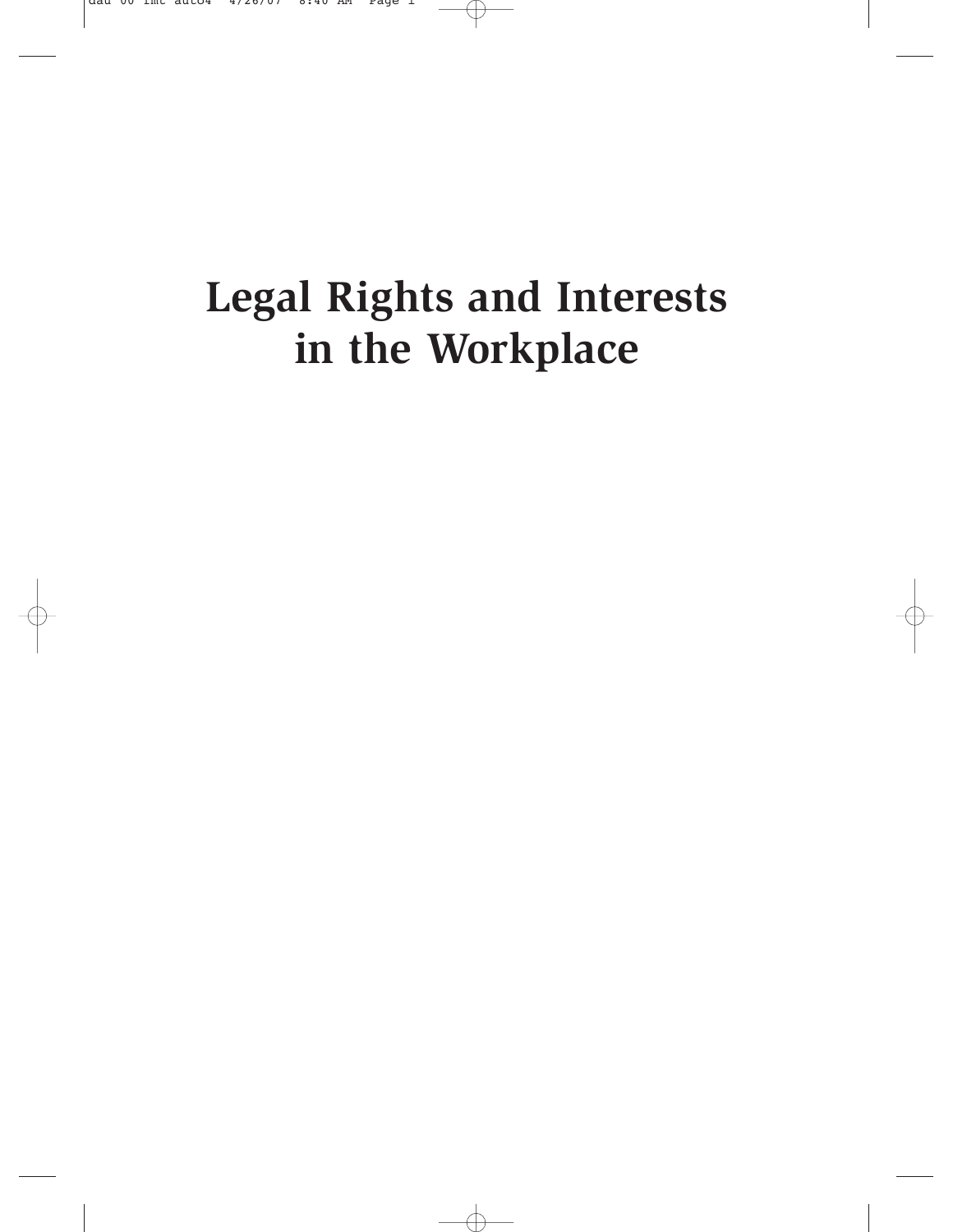*Carolina Academic Press Law Casebook Series Advisory Board*

#### ❦

Gary J. Simson, Chairman *Dean, Case Western Reserve University School of Law*

> Raj Bhala *University of Kansas School of Law*

John C. Coffee, Jr. *Columbia University Law School*

Randall Coyne *University of Oklahoma College of Law*

John S. Dzienkowski *University of Texas School of Law*

> Paul Finkelman *Albany Law School*

Robert M. Jarvis *Shepard Broad Law Center Nova Southeastern University*

Vincent R. Johnson *St. Mary's University School of Law*

Michael A. Olivas *University of Houston Law Center*

Kenneth Port *William Mitchell College of Law*

Michael P. Scharf *Case Western Reserve University School of Law*

> Peter M. Shane *Michael E. Moritz College of Law The Ohio State University*

> > Emily L. Sherwin *Cornell Law School*

John F. Sutton, Jr. *Emeritus, University of Texas School of Law*

> David B. Wexler *John E. Rogers College of Law University of Arizona*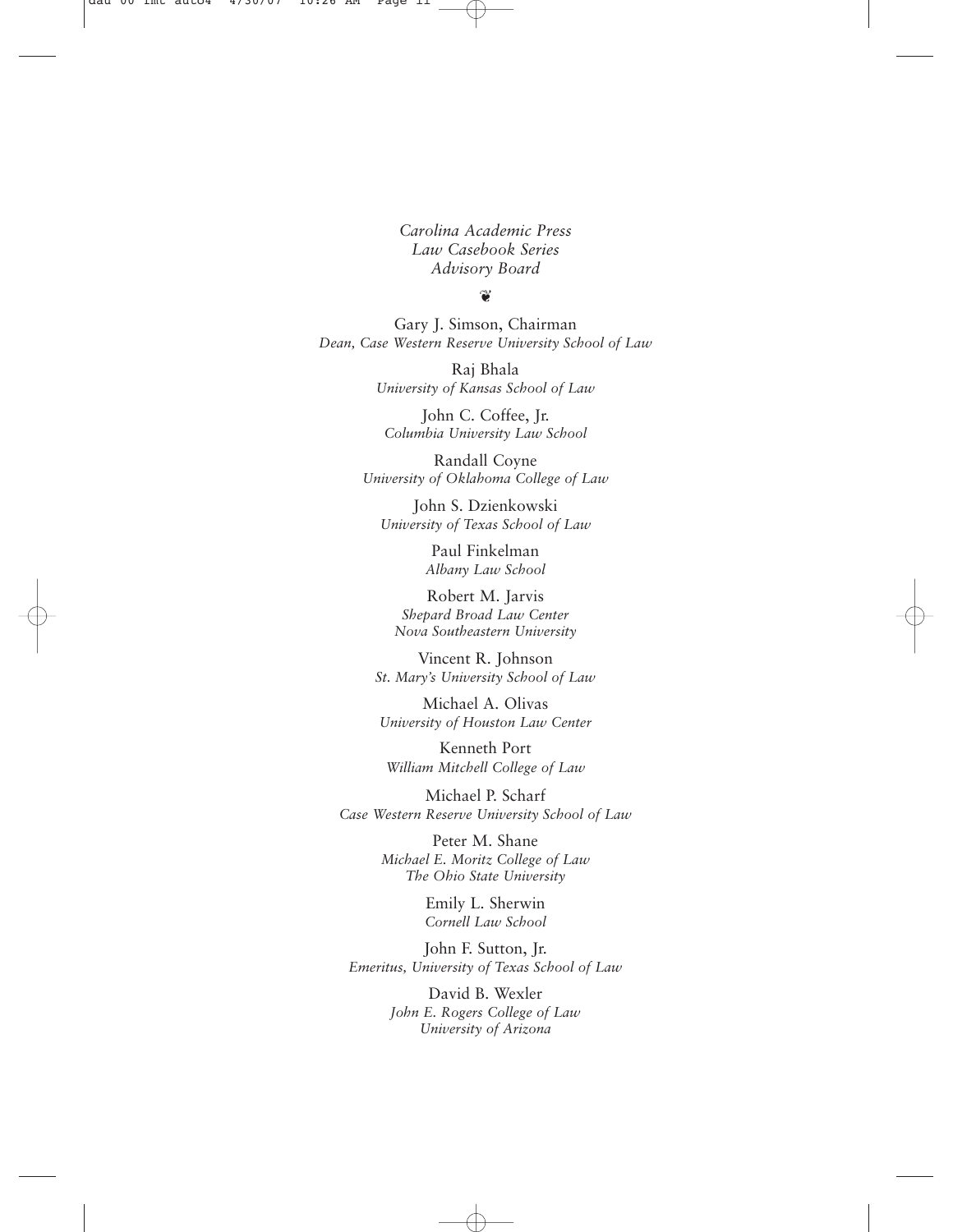# **Legal Rights and Interests in the Workplace**

#### **Clyde W. Summers**

JEFFERSON B. FORDHAM PROFESSOR OF LAW, EMERITUS University of Pennsylvania

#### **Kenneth G. Dau-Schmidt**

Willard and Margaret Carr Professor of Labor and Employment Law Indiana University-Bloomington

#### **Alan Hyde**

PROFESSOR OF LAW and Sidney Reitman Scholar Rutgers University-Newark

Carolina Academic Press

Durham, North Carolina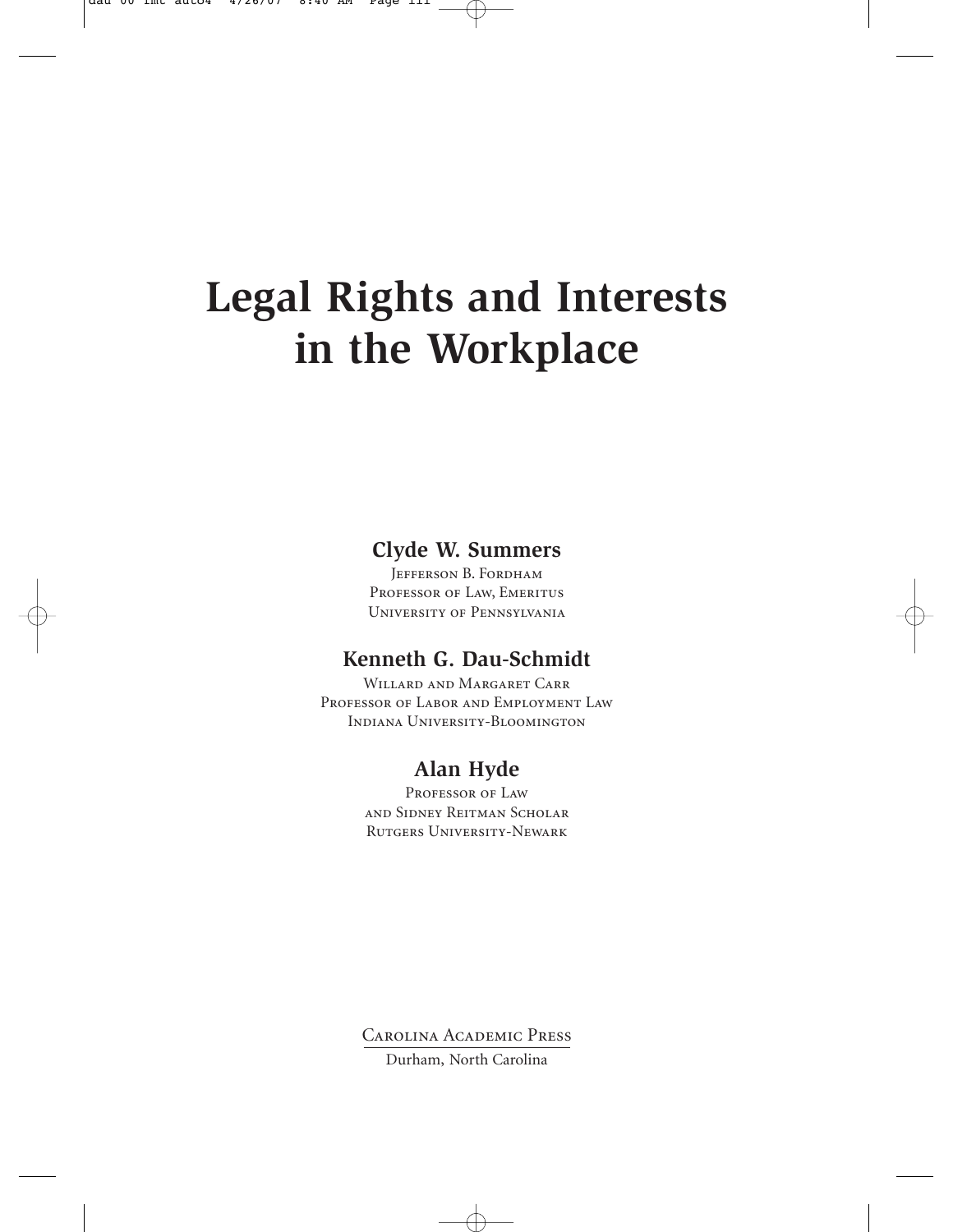Copyright © 2007 Clyde W. Summers Kenneth G. Dau-Schmidt Alan Hyde All Rights Reserved

ISBN-10: 1-59460-095-3, ISBN-13: 978-1-59460-095-1 LCCN: 2007922555

Carolina Academic Press 700 Kent Street Durham, North Carolina 27701 Telephone (919) 489-7486 Fax (919) 493-5668 www.cap-press.com

Printed in the United States of America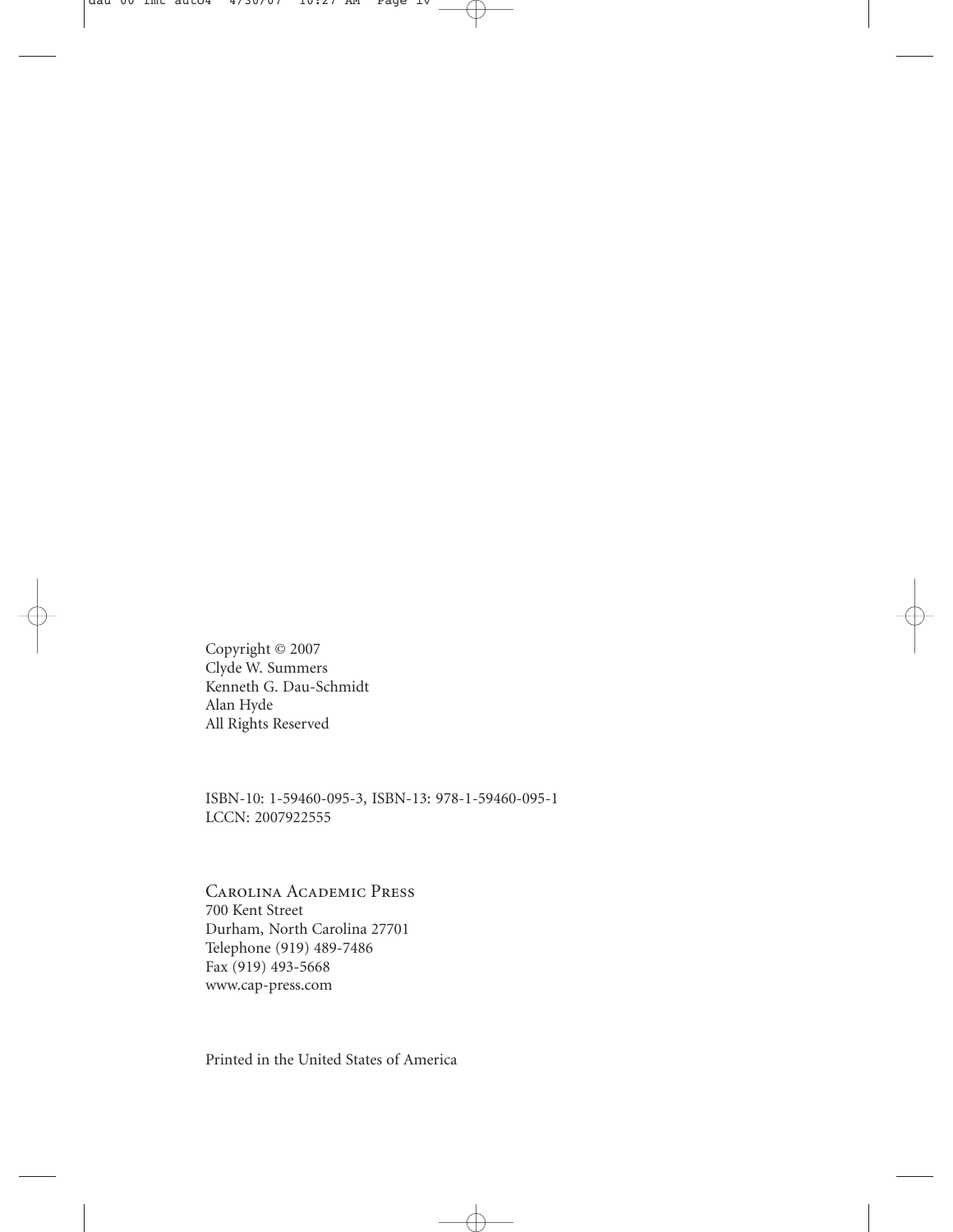## **Dedication**

For Evelyn, who shares in my triumphs by right and my travails by grace.

C.W.S.

I dedicate this book to my parents, Barbara Bloom and Glenn Dau-Schmidt. Mom once borrowed \$100 so we could have Christmas, even though she didn't know how she'd pay it back. In the course of raising three kids, she managed to get her PhD and became a Professor at the University of Saskatchewan. Watching her struggle, I learned that education was the key to success and that becoming a professor was the greatest accomplishment in the world. My Dad taught me that hard work was its own reward; your food tastes better, your bed feels better and you enjoy a deep sense of accomplishment as you fall asleep at night. Dad has retired three times and I'm not sure it's taken yet. Nevertheless Dad found the time to build a treehouse with me and my kids when I turned forty. Even though Mom and Dad were divorced when I was eight, my siblings and I have always felt well cared for and loved, and every sacrifice was made for our success.

K.D.S

For Ellen, Toby, and Laura, making the world more just and life more sweet.

A.H.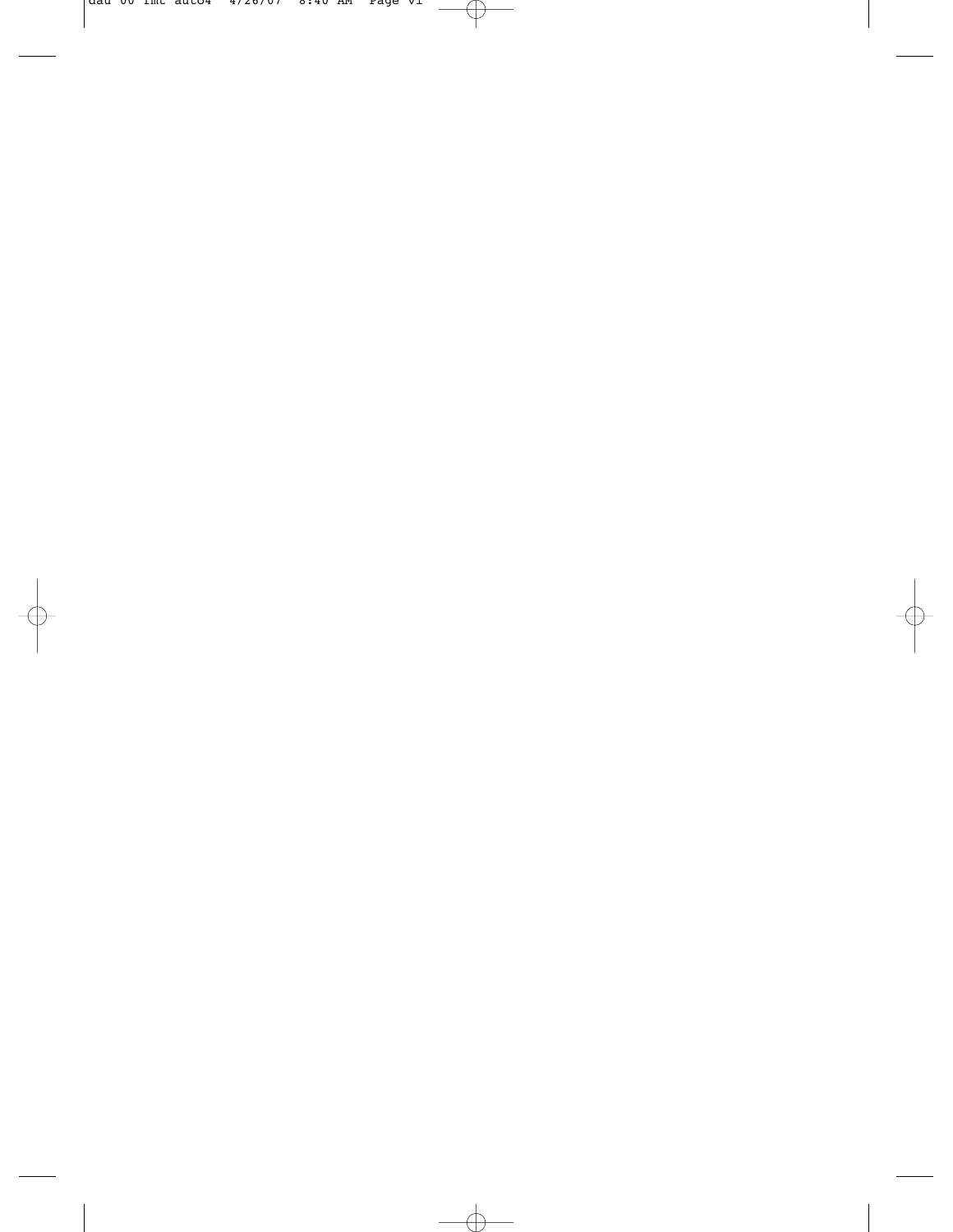## **Contents**

| Table of Cases |         |                                                               | xvii           |
|----------------|---------|---------------------------------------------------------------|----------------|
| Foreword       |         |                                                               | xxiii          |
| Preface        |         |                                                               | <b>XXV</b>     |
|                |         | Chapter I Law and the Labor Market                            | 3              |
| А.             |         | Law and the Employment Relationship                           | $\mathfrak{Z}$ |
|                | $1_{-}$ | An Historical Sketch                                          | $\mathfrak{Z}$ |
|                |         | Farwell v. Boston & Worcester Railroad Company                | $\overline{4}$ |
|                |         | Notes and Questions                                           | $\,$ 8 $\,$    |
|                |         | The Life and Death of Farwell                                 | 8              |
|                |         | Payne v. The Western & Atlantic Railroad Co.                  | 10             |
|                |         | Notes and Questions                                           | 13             |
|                |         | J.R. Commons & J.B. Andrews, Principles of Labor Legislation  | 14             |
|                | 2.      | Regulation of the Employment Contract: Courts v. Legislatures | 15             |
|                |         | <b>Summary Note</b>                                           | 20             |
| B.             |         | Law and the Collective Labor Market                           | 20             |
|                | 1.      | Judges, the Common Law and Collective Action                  | 20             |
|                |         | Vegelahn v. Guntner                                           | 23             |
|                |         | <b>Notes</b>                                                  | 28             |
|                |         | Prima Facie Tort and Labor Laws                               | 29             |
|                |         | Adair v. United States                                        | 29             |
|                |         | <b>Notes</b>                                                  | 32             |
|                |         | The Labor Injunction: Procedure and Substance in              |                |
|                |         | Judicial Law Making                                           | 32             |
|                |         | The Origins of the Labor Injunction                           | 33             |
|                |         | The Growth of the Labor Injunction                            | 34             |
|                |         | The Procedural Evils of the Labor Injunction                  | 35             |
|                |         | The Substantive Law of the Labor Injunction                   | 36             |
|                |         | Hitchman Coal & Coke Company v. Mitchell                      | 37             |
|                |         | Notes and Questions                                           | 41             |
|                |         | Statutory Limitations on Labor Injunction                     | 41             |
|                | 2.      | Statutory Protection of Collective Action                     | 42             |
|                |         | Final Report of the Industrial Commission Created by          |                |
|                |         | Act of Congress 1898                                          | 43             |
|                |         | Statement of Louis D. Brandeis Before the United States       |                |
|                |         | Commission on Industrial Relations                            | 44             |
|                |         | Final Report of the United States Commission on               |                |
|                |         | <b>Industrial Relations</b>                                   | 44             |
|                |         | Dissenting Report of John L. Commons and Florence J. Harriman | 45             |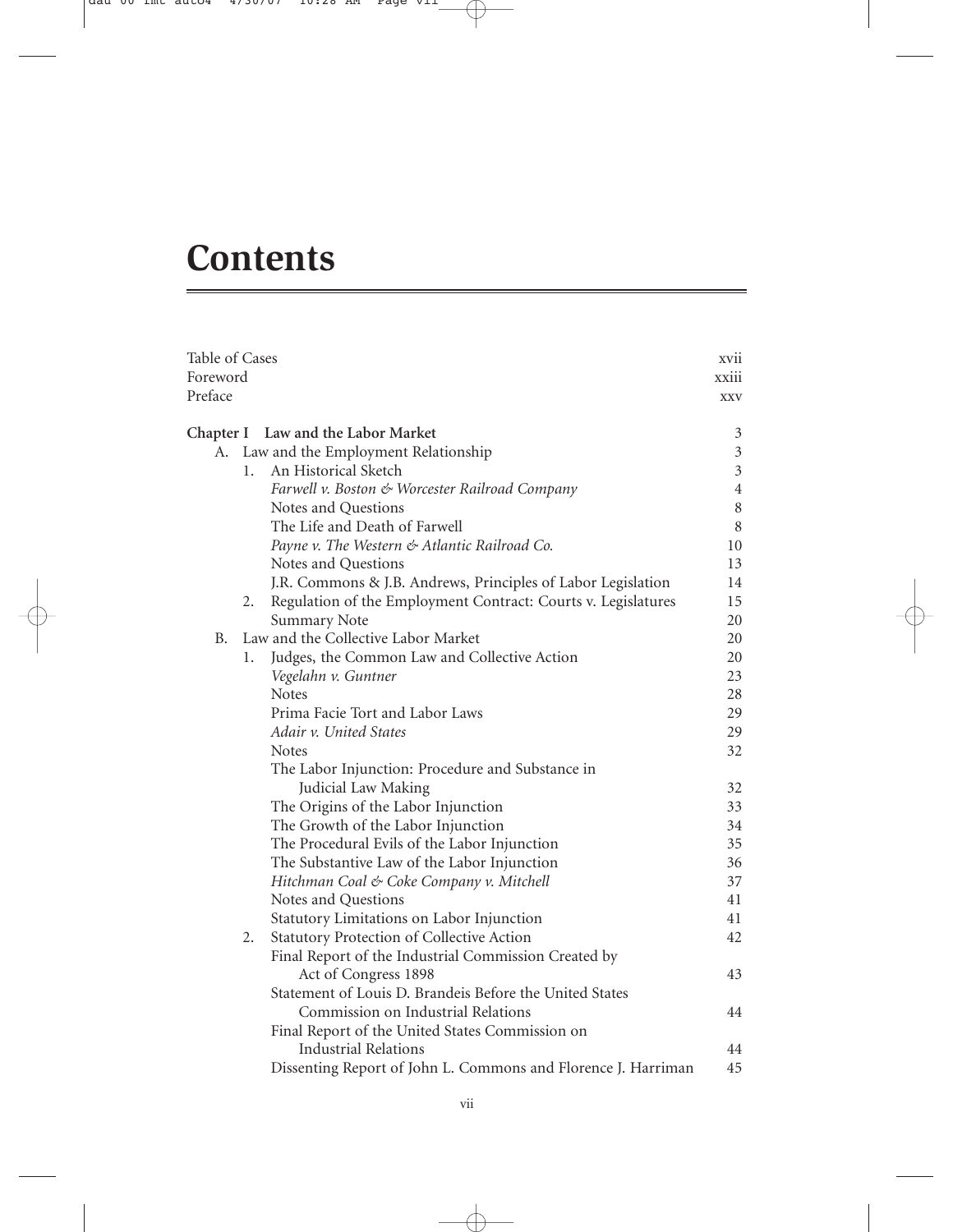|    |    | Questions                                               | 46  |
|----|----|---------------------------------------------------------|-----|
|    |    | The Statutory Development of National Labor Policy      | 46  |
|    | 3. | Epilogue and Prologue                                   | 51  |
|    |    | Clyde W. Summers, Labor Law as the Century Turns:       |     |
|    |    | A Changing of the Guard                                 | 51  |
|    |    | Kenneth G. Dau-Schmidt, Employment in the New Age of    |     |
|    |    | Trade and Technology: Implications for Labor and        |     |
|    |    | <b>Employment Law</b>                                   | 52  |
|    |    | Chapter II Freedom of Contract and Its Limits           | 59  |
| А. |    | Individual Contracts of Employment                      | 59  |
|    | 1. | Limitations on Remedies for Breach                      | 59  |
|    |    | (a.) Involuntary Servitude                              | 59  |
|    |    | (b.) Liquidated Damages                                 | 63  |
|    |    | Schrimpf v. Tennessee Manufacturing Company             | 63  |
|    |    | <b>Notes</b>                                            | 65  |
|    | 2. | Substantive Terms and Judicial Imposition               | 66  |
|    |    | Clyde W. Summers, The Contract of Employment and the    |     |
|    |    | Rights of Employees: Fair Representation and            |     |
|    |    | Employment at Will                                      | 66  |
|    |    | <b>Notes</b>                                            | 67  |
|    |    | (a.) The Traditional Employment-at-Will Doctrine        | 68  |
|    |    | Skagerberg v. Blandin Paper Co.                         | 68  |
|    |    | <b>Notes</b>                                            | 72  |
|    |    | (b.) The Traditional Defense of Employment-at-Will      | 73  |
|    |    | Richard A. Epstein, In Defense of the Contract at Will  | 73  |
|    |    | Allan Axelrod, Simple Rules for a Simple Island         | 78  |
|    |    | (c.) Exceptions to the Employment at Will Doctrine      | 78  |
|    |    | 1.) The Implied Covenant of Good Faith and Fair Dealing | 78  |
|    |    | Tymshare, Inc. v. Covell                                | 78  |
|    |    | Notes                                                   | 85  |
|    |    | 2.) Discharges in Violation of Public Policy            | 87  |
|    |    | Sheets v. Teddy's Frosted Foods                         | 87  |
|    |    | <b>Notes</b>                                            | 92  |
|    |    | 3.) Employee Handbooks                                  | 97  |
|    |    | Woolley v. Hoffmann-La Roche, Inc.                      | 97  |
|    |    | <b>Notes</b>                                            | 102 |
|    |    | 4.) Implied-in-Fact Contracts                           | 103 |
|    |    | Gilbert v. Durand Glass Mfg. Co., Inc.                  | 103 |
|    |    | <b>Notes</b>                                            | 107 |
|    |    | Note on Effective Remedies - Employee Recoveries,       |     |
|    |    | <b>Employer Payments and Litigation Costs</b>           | 109 |
|    |    | (d.) Economic Arguments against a Simple At-Will Rule   | 111 |
|    |    | Paul C. Weiler, Governing the Workplace:                |     |
|    |    | The Future of Labor and Employment Law                  | 112 |
|    | 3. | Employee Duties to Employers: Implied and Written       | 119 |
|    |    | (a.) Employee Duties Implied by Law for the Benefit of  |     |
|    |    | Employers                                               | 119 |
|    |    | 1.) The Duty of Loyalty                                 | 119 |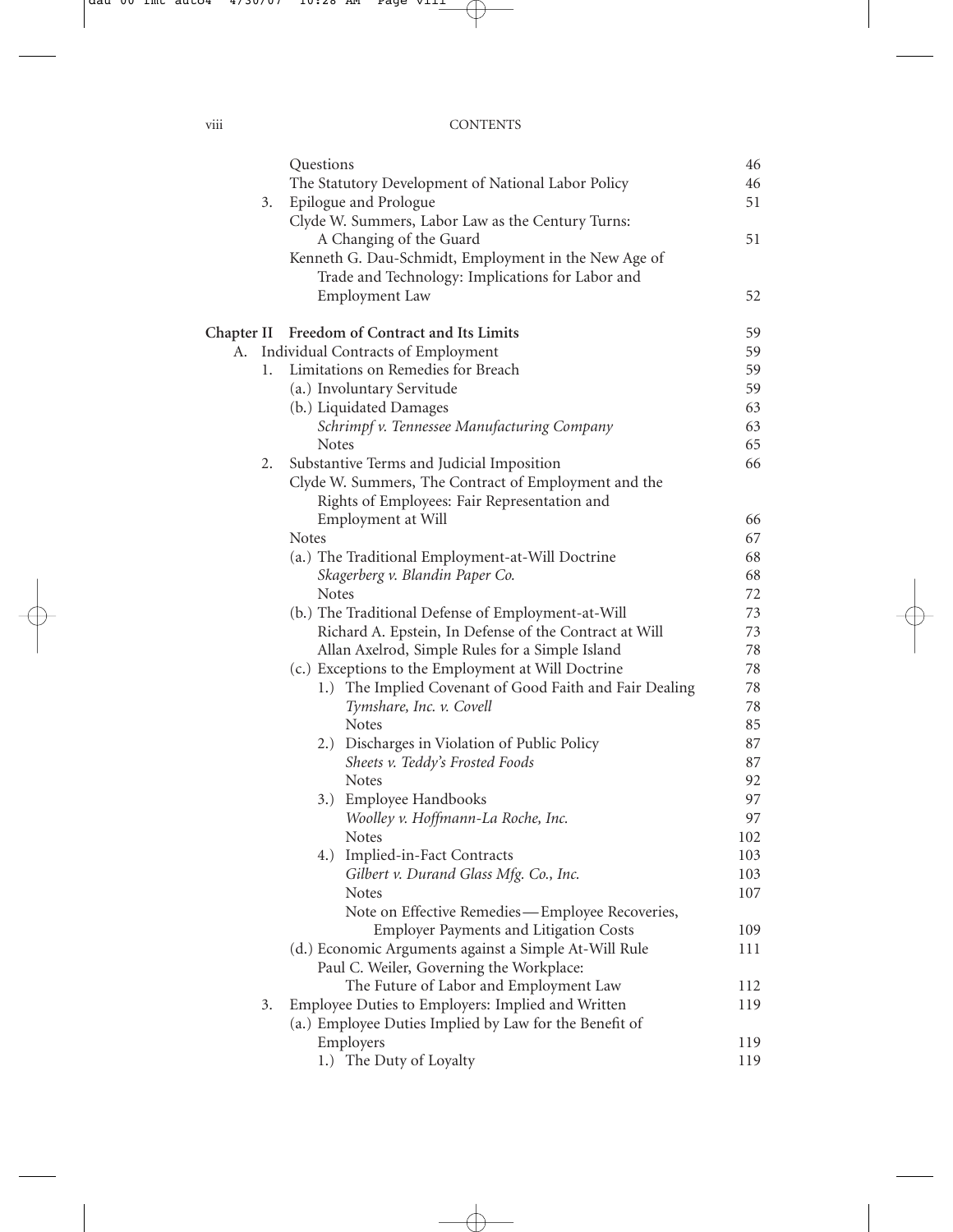| <b>CONTENTS</b> |  |
|-----------------|--|
|                 |  |

|             |    | Maryland Metals, Inc. v. Metzner                                  | 119 |
|-------------|----|-------------------------------------------------------------------|-----|
|             |    | <b>Notes</b>                                                      | 126 |
|             |    | 2.) Trade Secrets                                                 | 128 |
|             |    | Bayer Corporation v. Roche Molecular Systems, Inc.                | 128 |
|             |    | <b>Notes</b>                                                      | 134 |
|             |    | Alan Hyde, Working in Silicon Valley: Economic and                |     |
|             |    | Legal Analysis of a High-Velocity Labor Market                    | 135 |
|             |    | <b>Notes</b>                                                      | 140 |
|             |    | (b.) Judicial Construction of Negotiated Obligations of           |     |
|             |    | Employees: Of Covenants Not to Compete and                        |     |
|             |    | <b>Invention Assignment Agreements</b>                            | 140 |
|             |    | Hopper v. All Pet Animal Clinic                                   | 141 |
|             |    | <b>Notes</b>                                                      | 149 |
|             |    | Paul H. Rubin and Peter Shedd, Human Capital and                  |     |
|             |    | Covenants Not to Compete                                          | 151 |
|             |    | <b>Notes</b>                                                      | 156 |
|             |    | Ingersoll-Rand Company v. Ciavatta                                | 157 |
|             |    | Notes and Questions                                               | 163 |
| В.          |    | Collective Contracts                                              | 165 |
|             | 1. | The Employees' Representative                                     | 165 |
|             |    | J.I. Case Co. v. National Labor Relations Board                   | 165 |
|             |    | <b>Notes</b>                                                      | 169 |
|             | 2. | The Bargaining Process                                            | 171 |
|             |    | National Labor Relations Board v. Reed & Prince Manufacturing Co. | 173 |
|             |    | <b>Notes</b>                                                      | 178 |
|             | 3. | Limitations on Terms to Which the Parties May Agree Upon          | 180 |
|             | 4. | Economics of Collective Bargaining                                | 181 |
|             |    | Michael H. Gottesman, Wither Goest Labor Law: Law and             |     |
|             |    | Economics in the Workplace                                        | 181 |
|             |    | Notes                                                             | 183 |
|             |    | Richard B. Freeman & James L. Medoff, What Do Unions Do?          | 184 |
|             |    |                                                                   |     |
| Chapter III |    | The Right of Dignity: Privacy, Liberty, Reputation                | 189 |
| А.          |    | Right of Privacy: Searches and Gathering Information              | 190 |
|             | 1. | Searches and Surveillance                                         | 191 |
|             |    | O'Connor v. Ortega                                                | 191 |
|             |    | Notes and Questions                                               | 203 |
|             |    | K-Mart Corporation Store No. 7441 v. Trotti                       | 204 |
|             |    | Notes and Questions                                               | 207 |
|             |    | Johnson v. Kmart Corporation                                      | 209 |
|             |    | <b>Notes</b>                                                      | 212 |
|             | 2. | Interception of Communications                                    | 213 |
|             |    | Deal v. Spears                                                    | 213 |
|             |    | <b>Notes</b>                                                      | 218 |
|             | 3. | Interrogation                                                     | 221 |
|             | 4. | Polygraphs                                                        | 222 |
|             |    | Notes and Questions                                               | 223 |
|             | 5. | Drug Testing                                                      | 224 |
|             |    | (a.) Public Employees                                             | 224 |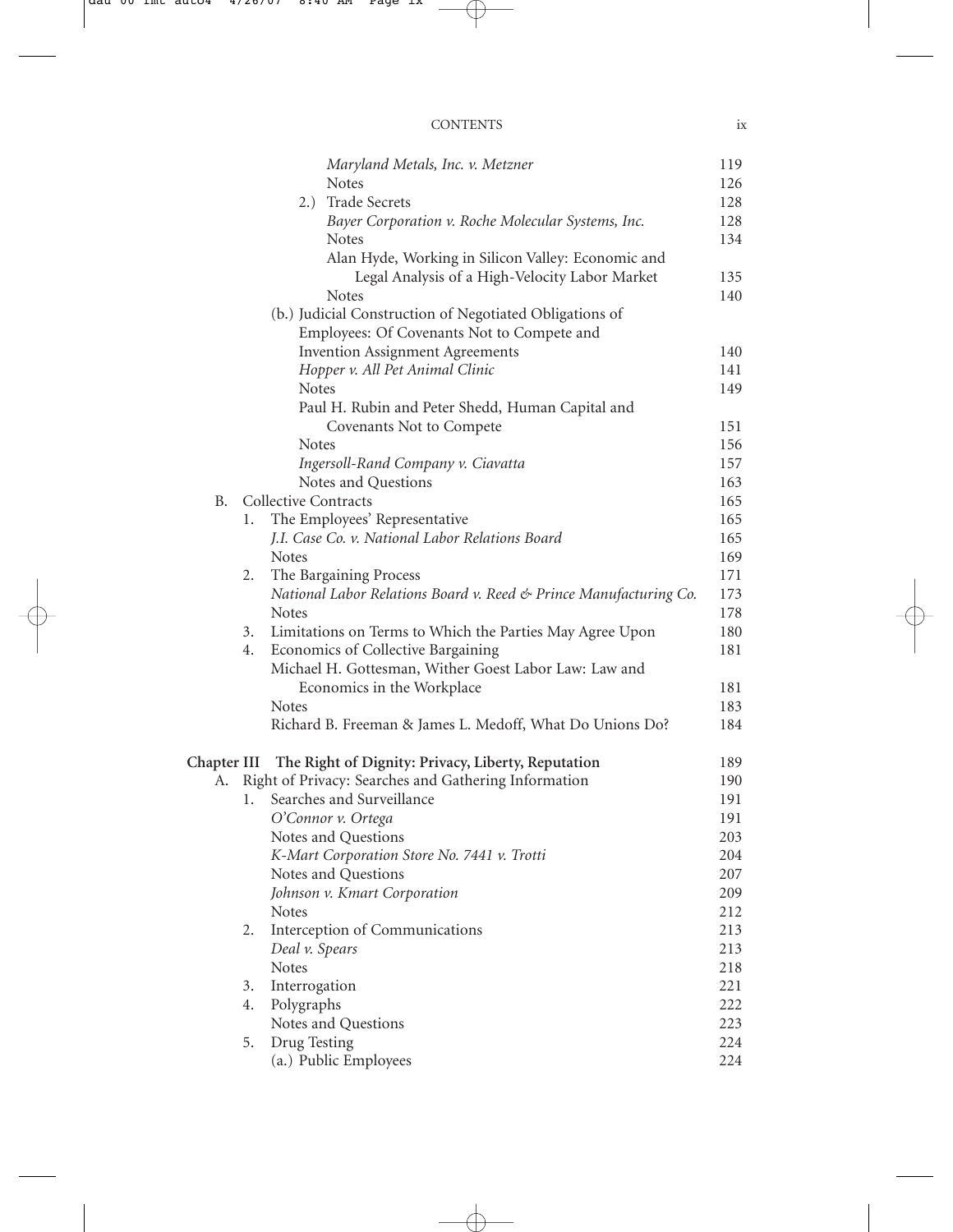|  | <b>CONTENTS</b> |  |  |  |  |  |
|--|-----------------|--|--|--|--|--|
|  |                 |  |  |  |  |  |

|           | National Treasury Employees Union, et al v. Von Raab,             |     |
|-----------|-------------------------------------------------------------------|-----|
|           | <b>Commissioner United States Customs Service</b>                 | 224 |
|           | Notes and Questions                                               | 233 |
|           | (b.) Private Employees                                            | 235 |
|           | Luedtke v. Nabors Alaska Drilling, Inc.                           | 235 |
|           | Notes                                                             | 243 |
|           | Psychological Testing and Screening<br>6.                         | 244 |
|           | Soroka v. Dayton Hudson Corporation                               | 244 |
|           | Notes and Questions                                               | 250 |
|           | Disclosure of Private Information<br>7.                           | 252 |
|           | Doe v. Southeastern Pennsylvania Transportation Authority (SEPTA) | 252 |
|           | Notes and Questions                                               | 262 |
| <b>B.</b> | Right of Personal Autonomy-Non-Work Activities                    | 263 |
|           | Personal Relationships<br>1.                                      | 263 |
|           | McCavitt v. Swiss Reinsurance America Corporation                 | 263 |
|           | Notes and Questions                                               | 266 |
| C.        | Protection against Humiliation                                    | 268 |
|           | Intentional Infliction of Emotional Distress<br>1.                | 268 |
|           | Wilson v. Monarch Paper Company                                   | 269 |
|           | <b>Notes</b>                                                      | 275 |
|           | Defamation<br>2.                                                  | 276 |
|           | Sigal Construction Corporation v. Stanbury                        | 276 |
|           | <b>Notes</b>                                                      | 281 |
|           | Chapter IV Freedom of Speech and Assembly                         | 285 |
| А.        | Individual Freedom of Speech and Assembly                         | 286 |
|           | Public Employee Speech and Political Patronage<br>1.              | 286 |
|           | Rankin v. McPherson                                               | 286 |
|           | Notes and Questions                                               | 293 |
|           | Private Employment: Common Law Protection<br>2.                   | 296 |
|           | Novosel v. Nationwide Insurance Company                           | 296 |
|           | Notes and Questions                                               | 301 |
|           | Intel Corporation v. Hamidi                                       | 303 |
|           | <b>Notes</b>                                                      | 316 |
|           | Private Employment: State Statutory Protection<br>3.              | 317 |
|           | Mehlman v. Mobil Oil Corporation                                  | 317 |
|           | <b>Notes</b>                                                      | 331 |
|           | Private Employment: Under Collective Agreements                   | 332 |
|           | In re Zellerbach Paper Company, Los Angeles Plant and United      |     |
|           | Paperworkers International Union, Local 1400                      | 332 |
|           | Notes and Questions                                               | 338 |
| В.        | Collective Speech and Assembly                                    | 340 |
|           | The Right to Organize and Engage in Concerted Activity<br>1.      | 341 |
|           | Labor Reform Act, Part 2, Hearings before the Subcomittee on      |     |
|           | Labor Management Relations of the Committee on                    |     |
|           | Education & Labor, House of Representatives                       | 342 |
|           | Statement of the Amalgamated Clothing and Textile Workers         |     |
|           | Union, AFL-CIO before the House Subcommittee on                   |     |
|           | Labor-Management Relations on the Need for                        |     |
|           | Labor Law Reform                                                  | 343 |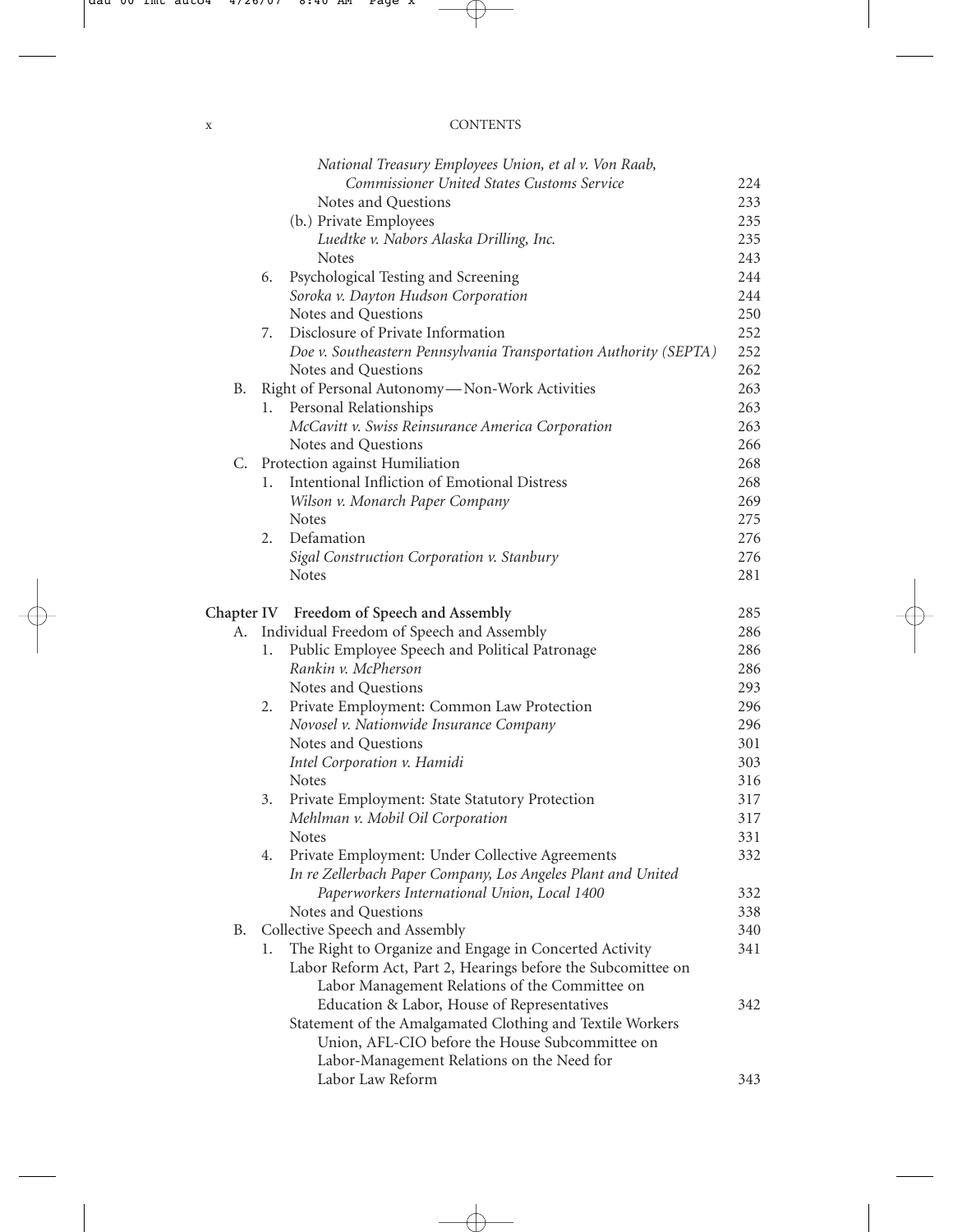|           |    | Statement of B.R. Skelton                                       | 346 |
|-----------|----|-----------------------------------------------------------------|-----|
|           |    | Pressures in Today's Workplace, Oversight Hearings before the   |     |
|           |    | Subcommittee on Labor-Management Relations of the               |     |
|           |    | Committee on Labor Management Relations of the                  |     |
|           |    | Committee on Education and Labor                                | 348 |
|           |    | <b>Notes</b>                                                    | 357 |
|           |    | Edward G. Budd Manufacturing Co. v. National Labor              |     |
|           |    | Relations Board                                                 | 357 |
|           |    | <b>Notes</b>                                                    | 358 |
|           |    | The Darlington Saga-Limited Rights, Eternal Procedures and      |     |
|           |    | Remote Remedies                                                 | 361 |
|           |    | Note on "Concerted" Action: The Need for Group Interest         | 365 |
|           | 2. | Employee Speech and Persuasion                                  | 367 |
|           |    | Republic Aviation Corp. v. National Labor Relations Board       | 367 |
|           |    | <b>Notes</b>                                                    | 372 |
|           |    | National Labor Relations Board v. Babcock & Wilcox              | 375 |
|           |    | <b>Notes</b>                                                    | 379 |
|           |    | Eastex, Inc. v. National Labor Relations Board                  | 381 |
|           |    | <b>Notes</b>                                                    | 386 |
|           |    | National Labor Relations Board v. Local 1229, I.B.E.W.          | 387 |
|           |    | Notes and Questions                                             | 390 |
|           | 3. | Employer Speech and Persuasion                                  | 391 |
|           |    | (a.) Free Speech and Coercive Threats                           | 392 |
|           |    | National Labor Relations Board v. Virginia Electric &           |     |
|           |    | Power Co.                                                       | 393 |
|           |    | <b>Notes</b>                                                    | 396 |
|           |    | National Labor Relations Board v. Gissel Packing Co.            | 397 |
|           |    | Notes and Questions                                             | 400 |
|           |    | (b.) Employer Speech and the Union's Right to Reply             | 403 |
|           |    | (c.) Free Speech and Fair Elections                             | 405 |
|           |    | Sewell Mfg. Co.                                                 | 405 |
|           |    | <b>Notes</b>                                                    | 409 |
|           |    | Note on Election Misrepresentations and Board Waffles           | 411 |
|           | 4. | Picketing, Free Speech and Freedom of Assembly                  | 412 |
|           |    | (a.) The Mysterious Constitutional Dimension                    | 413 |
|           |    | (b.) The Organizational Picketing Problem                       | 414 |
|           |    | (c.) The NLRA and Section $8(b)(7)$                             | 415 |
|           |    | Case I                                                          | 417 |
|           |    | Case II                                                         | 417 |
|           |    | Case III                                                        | 418 |
|           | 5. | Compulsory Unionism, Freedom of Association and Free Riders     | 418 |
| Chapter V |    | The Right to Voice: Democracy in the Workplace                  | 423 |
| А.        |    | The Historic Promise and Premises of Industrial Democracy       | 424 |
|           | 1. | The Promise                                                     | 424 |
|           |    | Clyde W. Summers, Industrial Democracy: America's               |     |
|           |    | Unfulfilled Promise                                             | 424 |
|           | 2. | The Basic Premises of Industrial Democracy in America           | 428 |
|           |    | Francis Biddle, Chairman, National Labor Relations Board (Old), |     |
|           |    | Should the Collective Bargaining Proposal Be Adopted?           | 428 |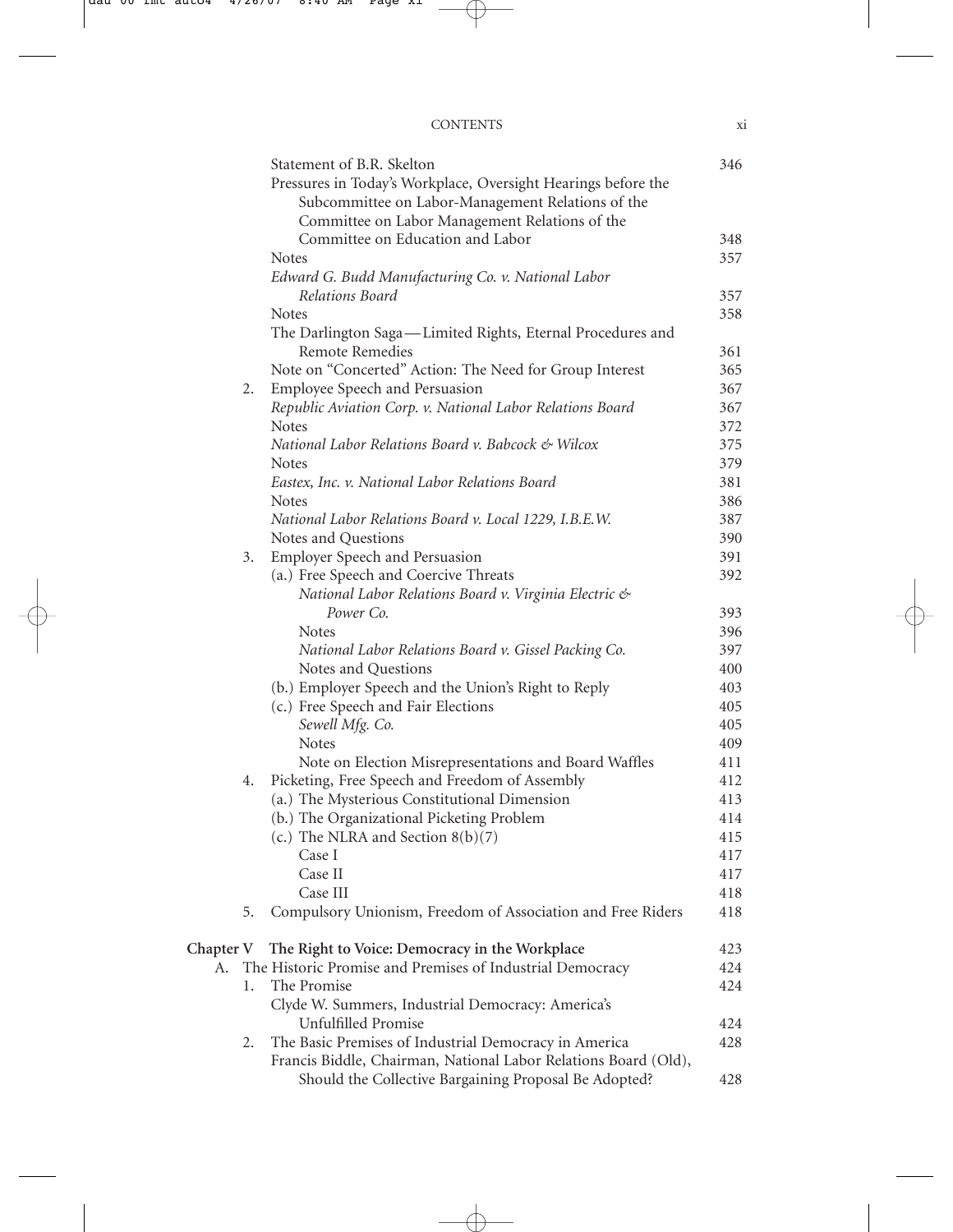| X11 | <b>CONTENTS</b> |  |  |
|-----|-----------------|--|--|
|     |                 |  |  |

| В. |              | The Instrument of Voice                                           | 430 |
|----|--------------|-------------------------------------------------------------------|-----|
|    | 1.           | The Majority Union                                                | 430 |
|    | 2.           | Non-Majority Unions                                               | 433 |
|    | 3.           | "Company Unions"-Employer Influence and Employee Free Choice      | 436 |
|    |              | Hertzka & Knowles v. National Labor Relations Board               | 438 |
|    |              | Notes and Questions                                               | 441 |
|    |              | National Labor Relations Board v. Webcor Packaging, Inc.          | 442 |
|    |              | Notes and Questions                                               | 448 |
|    | 4.           | Considering Alternatives                                          | 449 |
|    |              | Richard B. Freeman & Joel Rogers, What Workers Want               | 449 |
|    |              | Thomas A. Kochan, Labor Policy For The Twenty-First Century       | 452 |
|    |              | Note                                                              | 455 |
|    |              | Clyde W. Summers, Employee Voice and Employer Choice              | 455 |
|    |              | Note                                                              | 459 |
|    | 5.           | A Court-Created Participation Dilemma: Can There Be Too           |     |
|    |              | Much Employee Participation?                                      | 459 |
|    |              | National Labor Relations Board v. Yeshiva University              | 459 |
|    |              | Notes and Questions                                               | 465 |
| С. |              | Voice in What Matters? Subjects of Bargaining                     | 467 |
|    |              | National Labor Relations Board v. American National Insurance Co. | 467 |
|    | <b>Notes</b> |                                                                   | 471 |
|    |              | National Labor Relations Board v. Wooster Division of             |     |
|    |              | Borg-Warner Corp.                                                 | 472 |
|    | <b>Notes</b> |                                                                   | 475 |
|    |              | Fibreboard Paper Products Corporation v. National Labor           |     |
|    |              | Relations Board                                                   | 476 |
|    |              | Notes and Questions                                               | 481 |
|    |              | First National Maintenance Corporation v. NLRB                    | 482 |
|    |              | Notes and Questions                                               | 489 |
|    |              | National Labor Relations Board v. Truitt Manufacturing Co.        | 492 |
|    |              | Notes and Questions                                               | 494 |
|    |              | A Comparative Note on Worker Participation                        | 495 |
| D. |              | Voice in the Voice: The Right to a Democratic Union               | 498 |
|    |              | Democracy in Labor Unions                                         | 499 |
|    |              | Clyde W. Summers, Legislating Union Democracy                     | 501 |
|    |              | Report of the Committee on Labor and Public Welfare on            |     |
|    |              | Senate Bill 1555                                                  | 502 |
|    |              | Senator McClellan Introducing His Bill of Rights As an            |     |
|    |              | Amendment to S.1555                                               | 503 |
|    | 1.           | The Meaning of "Equal Rights" (LMRDA Sec. 101(a)(1))              | 504 |
|    |              | Clyde W. Summers, Democracy in a One Party State:                 |     |
|    |              | Perspectives from Landrum-Griffin                                 | 504 |
|    |              | Bunz v. Moving Picture Machine Operators' Protective              |     |
|    |              | Union Local 224                                                   | 507 |
|    |              | Notes and Questions                                               | 510 |
|    | 2.           | The Meaning of "Freedom of Speech and Assembly"                   |     |
|    |              | $(LMRDA$ Sec. $101(a)(2))$                                        | 512 |
|    |              | Salzhandler v. Caputo                                             | 512 |
|    |              | Notes                                                             | 517 |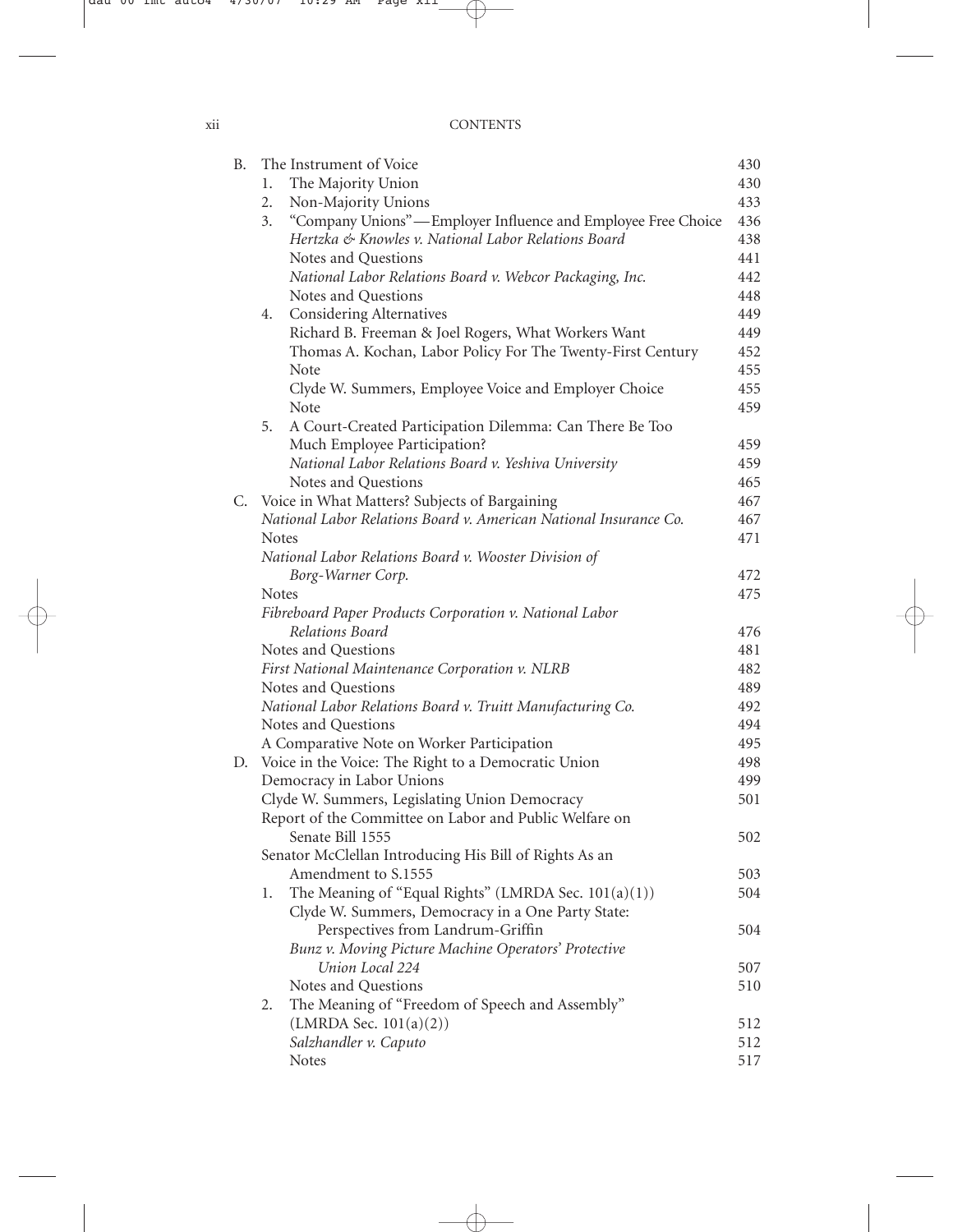#### CONTENTS xiii

|            | 3.           | Election of Union Officers                                        | 519 |
|------------|--------------|-------------------------------------------------------------------|-----|
|            |              | Clyde W. Summers, Democracy in a One Party State:                 |     |
|            |              | Perspectives from Landrum Griffin                                 | 519 |
|            |              | Wirtz v. Hotel, Motel and Club Employees Union, Local 6           | 520 |
|            |              | <b>Notes</b>                                                      | 526 |
|            |              | Enforcement of LMRDA                                              | 530 |
|            | 4.           | Rights of Union Officers: Protection of Dissent, or Entrenchment? | 533 |
|            |              | Sheet Metal Workers' International Association v. Lynn            | 533 |
|            |              | <b>Notes</b>                                                      | 536 |
|            | 5.           | Government Trusteeships and Union Democracy                       | 537 |
| Chapter VI |              | Self Government in the Collective Market                          | 539 |
| А.         |              | Regulation of Market Forces in the Collective Market              | 540 |
|            | 1.           | The Timing of Economic Action                                     | 541 |
|            | 2.           | Strikes and Countermeasures                                       | 543 |
|            |              | National Labor Relations Board v. Mackay Radio & Telegraph Co.    | 545 |
|            |              | Notes and Questions                                               | 547 |
|            |              | Pattern Makers' League of North America v. NLRB                   | 549 |
|            |              | <b>Notes</b>                                                      | 554 |
|            | 3.           | Replacements and Repercussions                                    | 554 |
|            |              | NLRB v. Curtin Matheson Scientific, Inc.                          | 556 |
|            |              | <b>Notes</b>                                                      | 562 |
|            |              | Belknap, Inc. v. Hale                                             | 563 |
|            |              | <b>Notes</b>                                                      | 568 |
| В.         |              | Employer Economic Action-The Lockout                              | 571 |
|            |              | American Ship Building Co. v. NLRB                                | 571 |
|            | <b>Notes</b> |                                                                   | 578 |
| C.         |              | Union Secondary Pressures—The Secondary Boycott                   | 580 |
|            | 1.           | The Functions of Secondary Pressures                              | 580 |
|            |              | Trucking and Boycotts-A Cautionary Tale                           | 581 |
|            | 2.           | The Search for a Rationale                                        | 582 |
|            | 3.           | Secondary Pressures under the Common Law                          | 584 |
|            |              | Goldfinger v. Feintuch                                            | 584 |
|            |              | <b>Notes</b>                                                      | 587 |
|            | 4.           | Secondary Pressures under the Statute-Appeals to                  |     |
|            |              | Other Employers                                                   | 588 |
|            |              | NLRB v. Business Machine & Office Appliance Mechanics             |     |
|            |              | Conference Board, Local 459, International Union Electrical,      |     |
|            |              | Radio & Machine Workers, CIO                                      | 589 |
|            |              | <b>Notes</b>                                                      | 592 |
|            | 5.           | Secondary Pressure under the Statute-Pleas to Consumers           | 593 |
|            |              | Edward J. DeBartolo Corp. v. Florida Gulf Coast Building and      |     |
|            |              | Construction Trades Council                                       | 596 |
|            |              | Notes and Questions                                               | 602 |
|            | 6.           | Federal Preemption in the Collective Labor Market                 | 603 |
| D.         |              | The Instrument of Self Government: The Collective Agreement       | 606 |
|            | 1.           | Introduction                                                      | 606 |
|            | 2.           | Enforcement of Collective Agreements                              | 608 |
|            | 3.           | Courts and Arbitrators-Judicial Reliance on Private Process       | 613 |
|            |              |                                                                   |     |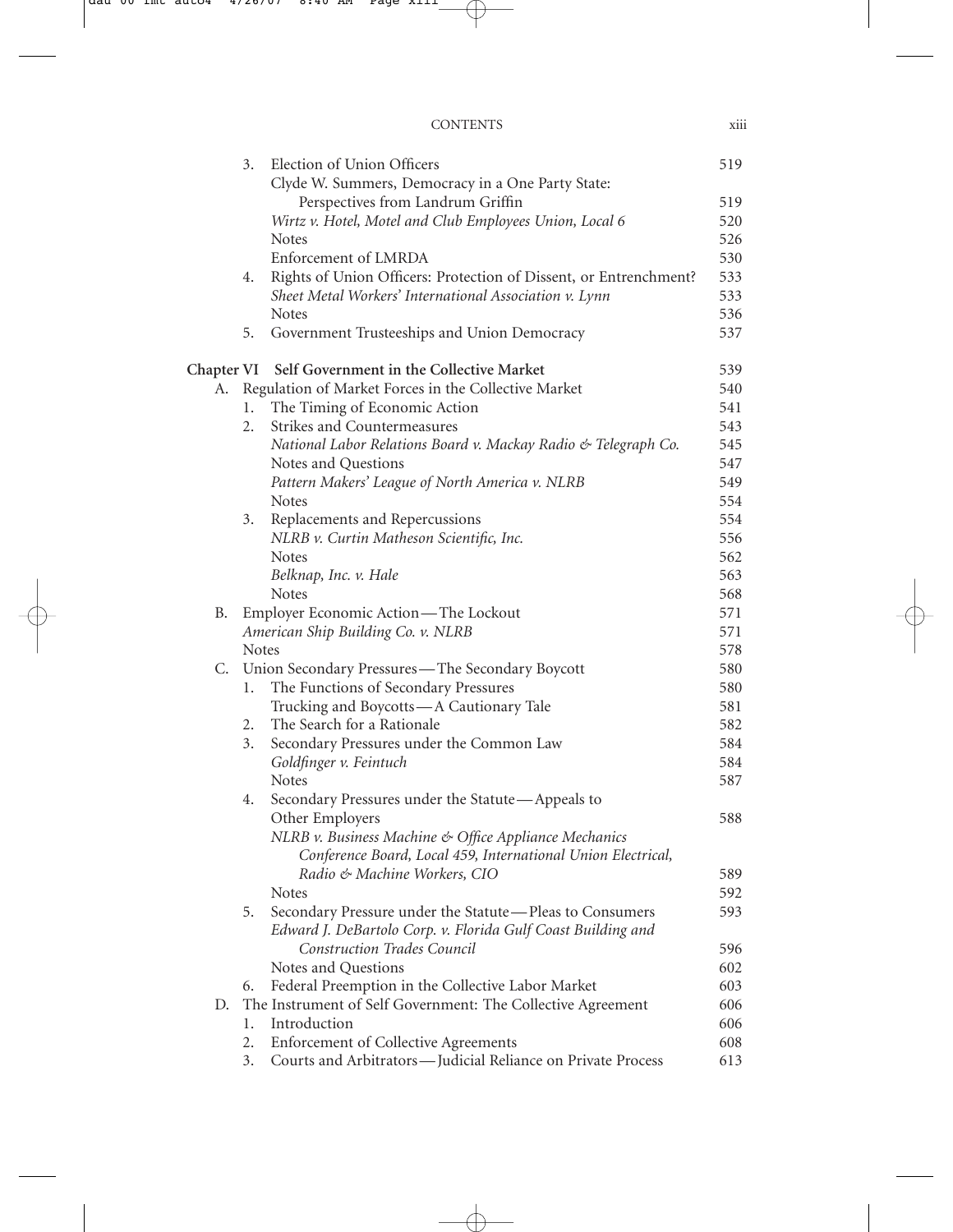#### xiv CONTENTS

|    |    | United Steel Workers of America v. American Manufacturing Co.<br><b>Notes</b>        | 614<br>617 |
|----|----|--------------------------------------------------------------------------------------|------------|
|    |    | United Steel Workers of America v. Warrior & Gulf                                    |            |
|    |    | Navigation Co.                                                                       | 618        |
|    |    | <b>Notes</b>                                                                         | 621        |
|    |    | United Steel Workers of America v. Enterprise Wheel &                                |            |
|    |    | Car Corporation                                                                      | 623        |
|    |    | <b>Notes</b>                                                                         | 625        |
|    |    | Eastern Associated Coal Corporation v. United Mine Workers of<br>America District 17 | 628        |
|    |    | Notes and Questions                                                                  | 633        |
|    | 4. | Creation and Enforcement of the No-Strike Obligation                                 | 635        |
|    |    | Local 174, Teamsters v. Lucas Flour Company                                          | 635        |
|    |    | <b>Notes</b>                                                                         | 639        |
|    | 5. | Suits for Injunctions                                                                | 640        |
|    |    | Boys Market Inc., v. Retail Clerks Union, Local 770                                  | 640        |
|    |    | Notes and Questions                                                                  | 648        |
|    |    | Preemption by Collective Agreement                                                   | 651        |
|    |    | Chapter VII The Right to Fair and Equal Treatment                                    | 653        |
| А. |    | Fair Representation in Contract Negotiation and Administration                       | 653        |
|    | 1. | Fairness in Contract Negotiations                                                    | 654        |
|    |    | Steele v. Louisville & N.R. Co.                                                      | 654        |
|    |    | <b>Notes</b>                                                                         | 659        |
|    |    | Ford Motor Co. v. Huffman                                                            | 660        |
|    |    | <b>Notes</b>                                                                         | 663        |
|    | 2. | Fairness in Contract Administration                                                  | 668        |
|    |    | <b>Notes</b>                                                                         | 670        |
|    |    | Vaca v. Sipes                                                                        | 671        |
|    |    | <b>Notes</b>                                                                         | 681        |
|    |    | Union and Employer Liability in Fair Representation Cases                            | 687        |
| Β. |    | Fairness under Title VII, Civil Rights Act of 1964                                   | 688        |
|    | 1. | Intentional Discrimination or Disparate Treatment                                    | 690        |
|    |    | (a.) Proof through Indirect Evidence                                                 | 690        |
|    |    | Desert Palace, Inc. v. Costa                                                         | 690        |
|    |    | <b>Notes</b>                                                                         | 693        |
|    |    | (b.) Statistical Proof                                                               | 696        |
|    |    | Hazelwood School District v. United States                                           | 696        |
|    |    | <b>Notes</b>                                                                         | 703        |
|    | 2. | Disparate Impact                                                                     | 705        |
|    | 3. | Remedies for Discrimination                                                          | 707        |
|    | 4. | Affirmative Action                                                                   | 708        |
|    |    | Johnson v. Transportation Agency                                                     | 708        |
|    |    | <b>Notes</b>                                                                         | 716        |
|    | 5. | Sex Discrimination                                                                   | 718        |
|    |    | (a.) The Bona Fide Occupational Qualification                                        |            |
|    |    | Defense $(\$703(e)(1))$                                                              | 719        |
|    |    | Dothard v. Rawlinson                                                                 | 719        |
|    |    | Notes                                                                                | 723        |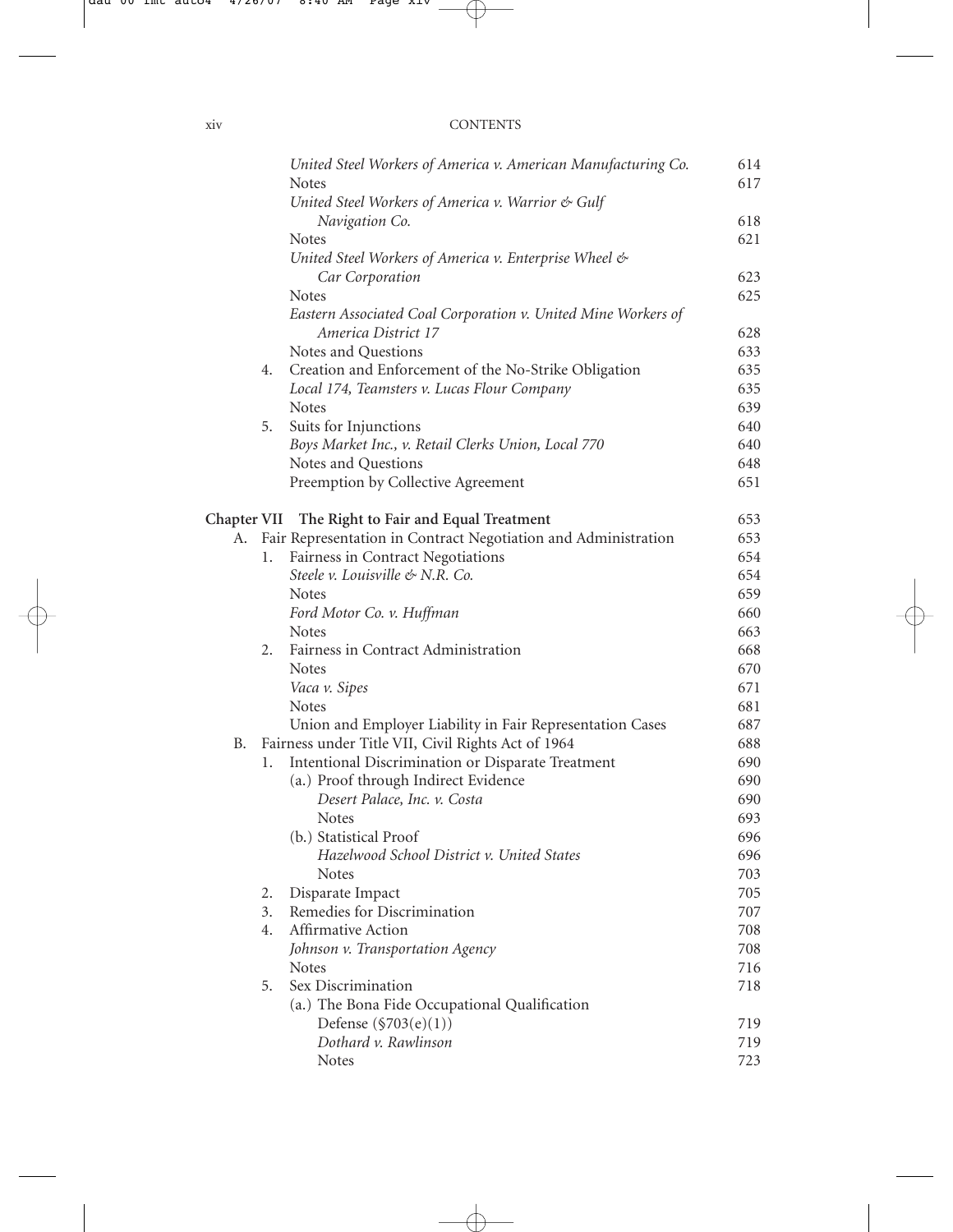#### CONTENTS xv

|    | International Union, United Automobile, Aerospace and        |            |
|----|--------------------------------------------------------------|------------|
|    | Agricultural Implement Workers of America v.                 |            |
|    | Johnson Controls, Inc.                                       | 725        |
|    | <b>Notes</b>                                                 | 729        |
|    | (b.) Pregnancy Discrimination                                | 730        |
|    | (c.) Harassment-Sexual and Otherwise                         | 730        |
|    | <b>Notes</b>                                                 | 732        |
|    | Harris v. Forklift Systems, Inc.                             | 733        |
|    | <b>Notes</b>                                                 | 737        |
|    | Faragher v. City of Boca Raton                               | 739        |
|    | <b>Notes</b>                                                 | 748        |
|    | (d.) From Sex to Gender Discrimination?                      | 750        |
|    | Rene v. MGM Grand Hotel, Inc.                                | 750        |
|    | <b>Notes</b>                                                 | 756        |
|    | Religious Discrimination<br>6.                               | 757        |
|    | Ansonia Board of Education v. Philbrook                      | 757        |
|    | <b>Notes</b>                                                 | 762        |
|    | C. Fairness for Older Workers: The Age Discrimination in     |            |
|    | Employment Act (ADEA)                                        | 763        |
|    | Western Air Lines, Inc. v. Criswell                          | 764        |
|    | <b>Notes</b>                                                 | 768        |
|    | Smith v. City of Jackson                                     | 769        |
|    | Notes and Questions                                          | 776        |
|    | D. Fairness to the Disabled: The Americans with Disabilities |            |
|    | Act of 1990 (ADA)                                            | 777        |
|    | Who Is Disabled?<br>1.                                       | 779        |
|    | Sutton v. United Air Lines, Inc.<br><b>Notes</b>             | 779        |
|    | What Is Reasonable Accommodation?<br>2.                      | 787<br>789 |
|    |                                                              | 789        |
|    | US Airways, Inc. v. Barnett<br><b>Notes</b>                  | 800        |
| Ε. | Equal Treatment in Arbitration                               | 802        |
|    | In re Owens-Corning Fiberglass Corporation and International |            |
|    | Brotherhood of Teamsters, Chauffeurs, Warehousemen and       |            |
|    | Helpers of America, Local 86                                 | 802        |
|    | <b>Notes</b>                                                 | 804        |
|    |                                                              |            |
|    | Chapter VIII Protection of Physical Integrity-Occupational   |            |
|    | Health and Safety                                            | 805        |
| А. | Introduction                                                 | 805        |
|    | The World of Work<br>1.                                      | 805        |
|    | David Halle, American's Working Man: Work, Home, and         |            |
|    | Politics among Blue Collar Property Owners                   | 805        |
|    | The World of Law<br>2.                                       | 810        |
| В. | Overview of the Occupational Safety and Health Act           | 814        |
|    | Substantive Duties<br>1.                                     | 814        |
|    | 2.<br><b>Enforcement Procedure</b>                           | 815        |
|    | Role of State Legislation<br>3.                              | 816        |
|    | National Institute for Occupational Safety and Health<br>4.  | 817        |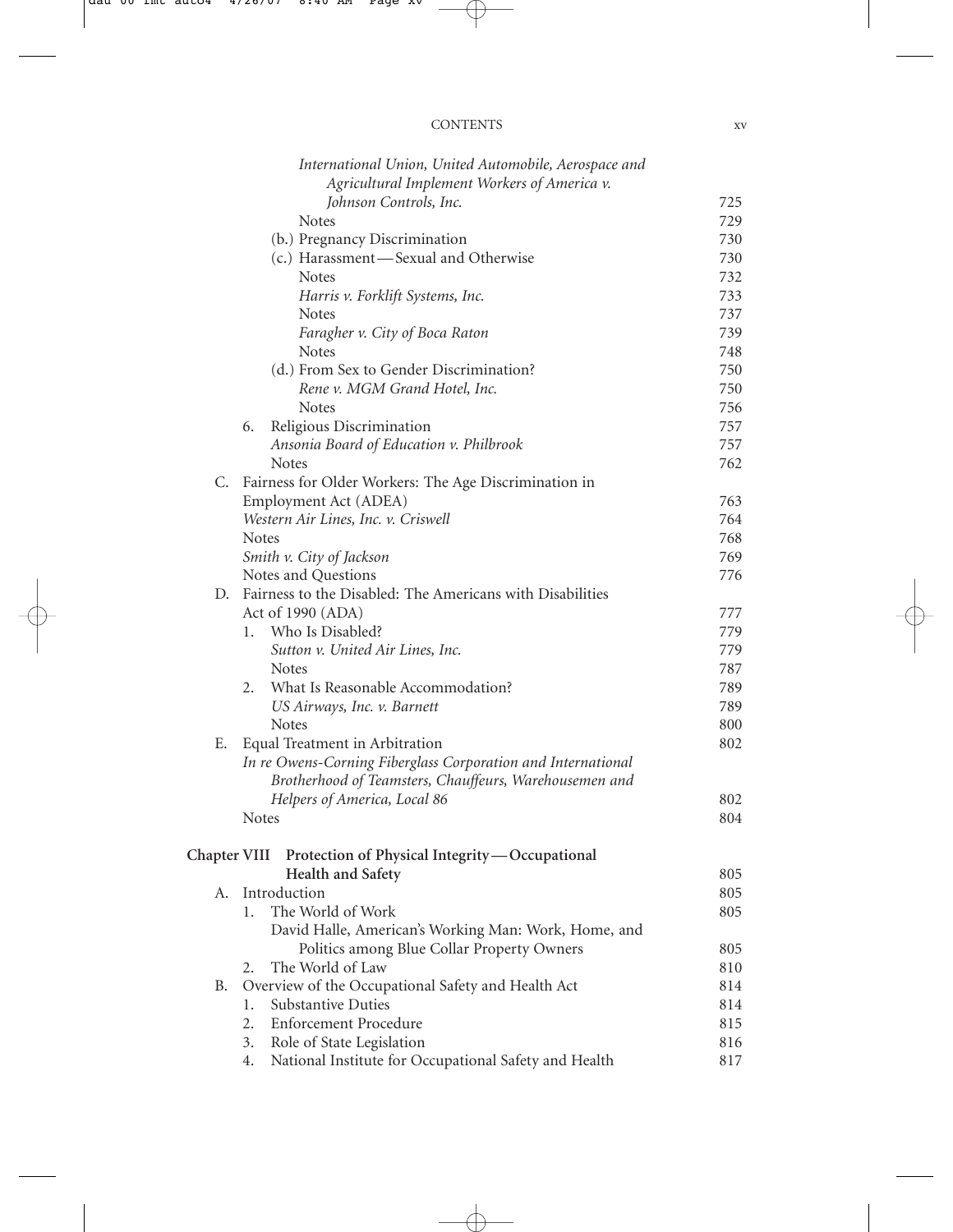#### xvi CONTENTS

|    | C. Federal Mine Safety and Health Act                                 | 817 |
|----|-----------------------------------------------------------------------|-----|
| D. | Duties and Standards                                                  | 818 |
|    | Caterpillar Inc., v. Occupational Safety and Health Review Commission | 818 |
|    | Notes and Questions                                                   | 823 |
| Е. | Adoption of Standards                                                 | 825 |
|    | American Iron and Steel Institute v. Occupational Safety and          |     |
|    | Health Administration                                                 | 825 |
|    | Notes and Questions                                                   | 833 |
|    | American Textile Manufacturers Institute Inc. v. Donovan              | 836 |
|    | Notes and Questions                                                   | 848 |
| F. | <b>Emergency Temporary Standards</b>                                  | 852 |
| G. | <b>Employer Defenses</b>                                              | 854 |
|    | P. Gioioso & Sons, Inc. v. Occupational Safety and Health             |     |
|    | Review Commission                                                     | 854 |
|    | Notes and Questions                                                   | 861 |
|    | New York State Electric & Gas Corp. v. Secretary of Labor             | 862 |
|    | Notes and Questions                                                   | 871 |
|    | Atlantic & Gulf Stevedores, Inc., v. Occupational Safety & Health     |     |
|    | Review Commission                                                     | 872 |
|    | Notes and Questions                                                   | 880 |
|    | H. Enforcement of Employer Obligations                                | 880 |
|    | 1.<br>Inspection                                                      | 880 |
|    | (a.) Requirement of a Warrant                                         | 881 |
|    | (b.) OSHA Efforts to Reduce Inspections                               | 882 |
|    | Post Inspection Procedures<br>2.                                      | 883 |
|    | (a.) Authority of the Secretary                                       | 884 |
|    | (b.) Penalties                                                        | 885 |
|    | Effectiveness of Enforcement Procedures and Remedies<br>3.            | 886 |
|    | Questions on the Enforcement Process                                  | 890 |
|    | Employee Rights and Participation in Enforcement<br>4.                | 890 |
|    | Oil, Chemical and Atomic Workers v. Occupational Safety &             |     |
|    | <b>Health Review Commission</b>                                       | 891 |
|    | Notes and Questions                                                   | 897 |
|    | Donovan v. R.D. Andersen Co., Inc.                                    | 899 |
|    | Notes and Questions                                                   | 901 |
|    | Whirlpool Corporation v. Marshall                                     | 902 |
|    | Notes and Questions                                                   | 909 |
|    | Notice to Employees of Risks<br>5.                                    | 912 |
|    | United Steelworkers of America v. Auchter                             | 912 |
|    | Notes and Questions                                                   | 922 |
|    | ASARCO, Inc. v. National Labor Relations Board                        | 923 |
|    | Notes and Questions                                                   | 927 |
| Ι. | Federal Reliance on the States                                        | 929 |
|    | AFL-CIO Industrial Union Department v. Marshall                       | 929 |
| J. | State Plans                                                           | 934 |
|    | Gade v. National Solid Wastes Management Association                  | 935 |
|    | Notes and Questions                                                   | 944 |
|    |                                                                       |     |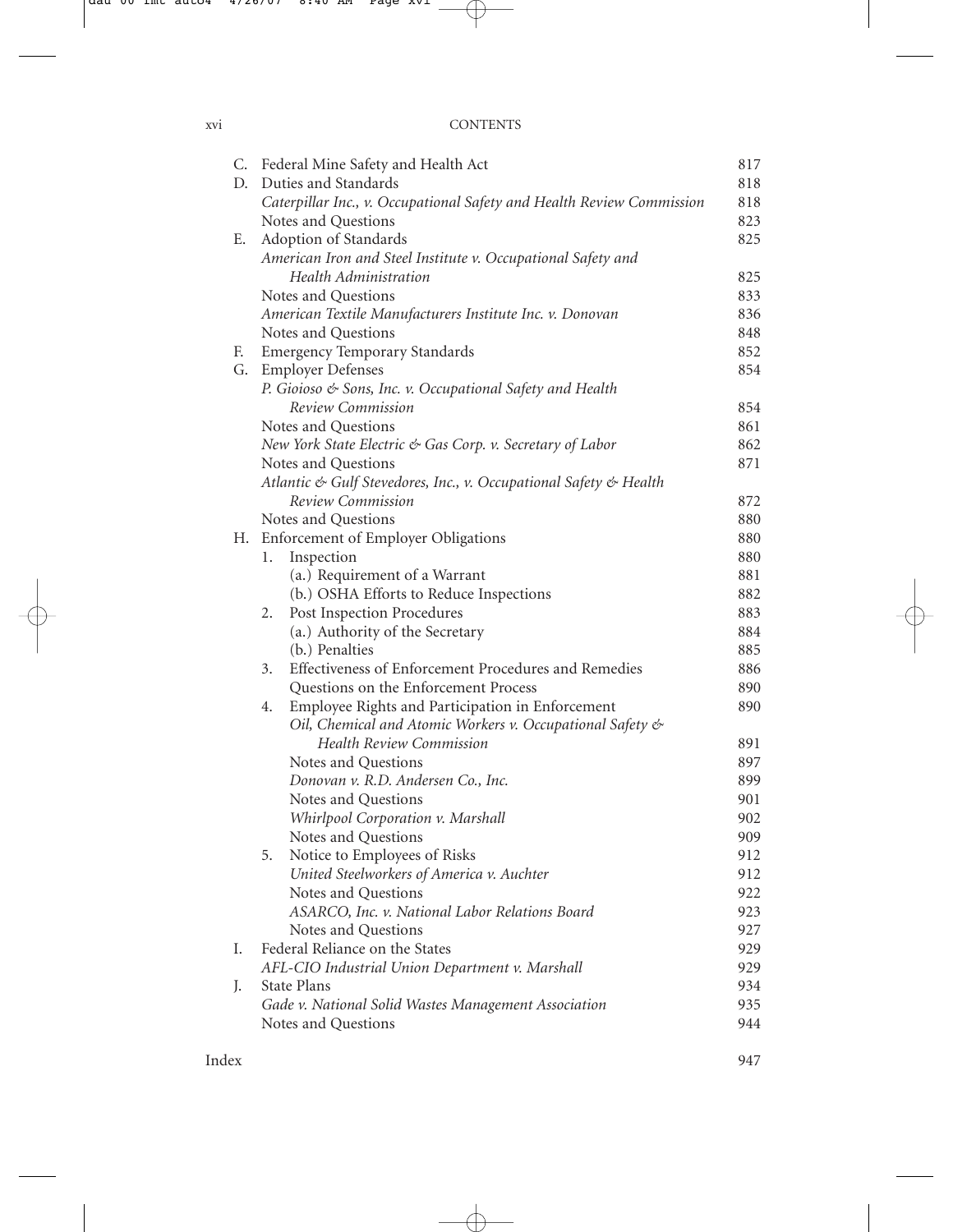## **Table of Cases**

Adair v. United States, 29–30, 47 Adler v. American Standard Corp., 93 Aeronautical Industrial District Lodge v. Campbell, 662–663 AFL-CIO Industrial Union Department v. Marshall, 929 AFL-CIO v. OSHA, 827, 829 AFSCME v. State of Wash., 532 Agis v. Howard Johnson Co., 275 Airline Pilots Assoc. v. Miller, 420 A.L.A. Schechter Poultry Corp. v. United States, 49 Albemarle Paper Co. v. Moody, 719–720, 746 Albertson's Inc. v. Kirkingburg, 381, 787 Alexander v. Gardner-Denver Co., 668 Allen v. City of Chicago, 24, 27, 420 Allentown Mack Sales and Service, Inc. v. NLRB, 563 Allied Chemical Corp. v. Wells, 491 American Iron and Steel Institute v. Occupational Safety and Health Administration, 825, 851 American National Insurance Co., NLRB v., 467, 471, 475, 879 American Ship Building Co. v. NLRB, 554, 571 American Textile Mfrs. Inst. v. Donovan, 827, 836 Amp, Inc. v. Fleishacker, 72 Arcadian Corp., Reich v., 886–887 Asarco, Inc. v. National Labor Relations Board, 851, 923 Asbestos Information Assoc. v. Reich, 852 Asmus v. Pacific Bell, 102 Asonia Board of Education v. Philbrook, 757 Associated Builders & Contractors, Inc., 922 Atlantic & Gulf Stevedores, Inc. v. Occupational Safety and Health Review Commission, 872 Atlas Roofing Co. v. Occupational Safety & Health Review Comm'n, 877, 894, 906

- Babcock & Wilcox Co., NLRB v., 375–376,
- 378–381, 384, 925, 927–928
- Backus v. Baptist Med. Ctr., 724
- Bailey v. Alabama, 60–61
- Balla v. Gambro, Inc., 95
- Barbee v. Household Auto. Fin. Corp., 267
- Bayer Corporation v. Roche Molecular Systems, Inc., 128–129
- Beaumont v. Brown, 272
- Beckman v. Cox Broad. Corp., 145
- Belknap, Inc. v. Hale, 563–568, 605
- Bender v. A.G. Edwards & Sons, Inc., 740
- Bishop v. Lakeland Animal Hospital, 151
- Bishop v. Wood, 72
- Bishop, 72, 151, 394–395, 461, 598–599
- Blankenship v. Parke Care Ctrs., Inc., 270–272
- Borkowski v. Valley Cent. Sch. Dist, 793
- Boyle v. Vista Eyewear, Inc., 93–94
- Boys Markets v. Retail Clerks Union, 640, 873, 879–880
- Bragdon v. Abbott, 780, 788
- Branti v. Finkel, 295
- Brewer v. Tracy, 146
- Brock v. Emerson Electric Co., 882
- Brock v. Getna Machine & Ironworks, Inc., 881
- Brock v. LE Meyers Co., 866
- Brock v. Local 553, Plumbers and Pipefitters, 528
- Brock v. Morello Brothers Construction, Inc., 824
- Buckley v. Valeo, 300
- Bunting v. Oregon, 19
- Bunz v. Moving Picture Machine Operators' Protective Union Local 224, 507–508, 510–511
- Burk v. K-Mart Corp., 310–311
- Business Machine & Office Appliance Mechanics, Local 459, NLRB v., 589
- Butz v. Glover Livestock Comm'n Co., 823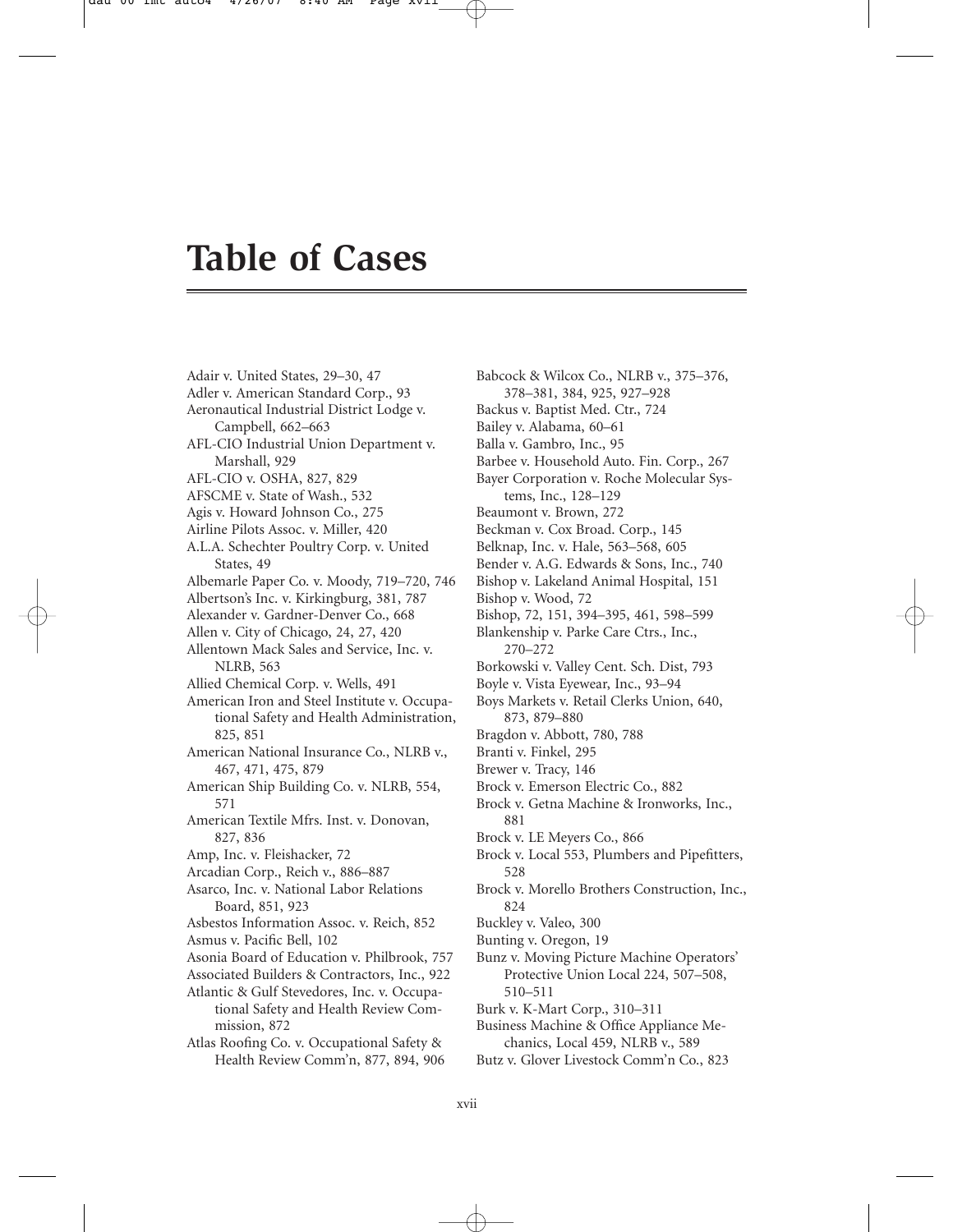Cabinet Industries v. Brock, 852 Cabot Carbon, NLRB v., 445–447 Calang Corp., Secretary of Labor v., 820 Carnig v. Carr, 69 Carroll v. United States, 227 Castillo v. Givens, 882 Caterpillar, Inc., Secretary of Labor v., 821 Caterpillar, Inc. v. Occupational Safety & Health Review Comm'n, 818 CHECK Catholic Bishop of Chicago, NLRB v., 461, 598 Chambers v. Omaha Girls Club, 730 Chandler v. Miller, 233 Chavez v. Manville Prods. Corp., 301 Chemical Workers v. Pittsburgh Glass, 484, 486, 806, 809, 923 Chevron U.S.A. Inc. v. Natural Res. Def. Council, Inc., 279, 359, 366, 380–381, 444, 481, 598, 773, 857, 869 Christopher v. Safeway Stores, Inc., 511 CID v. Wal-mart Stores, Inc., 262 City Disposal, NLRB v., 365–366 Claiborne Hardware, 314, 603 Cleary v. American Airlines, Inc., 85 Cole v. Burns Int'l Security Services, 295, 299, 507, 530, 537, 738, 807 Commercial Bankers Life Insurance Co. v. Smith, 143 Connecticut v. Teal, 706, 768 Connick v. Myers, 195, 288–289, 291–292, 294, 301 Connie Construction Inc. v. Reich, 859 Continental Car-Na-Var Corp. v. Moseley, 133 Coppage v. Kansas, 32 Cotran v. Rollins Hudig Hall Int'l Inc., 85 CSC v. Letter Carriers, 299 Curtin Matheson Scientific, Inc, NLRB v., 556 Dalton v. Camp, 127 Daniel Int'l Corp. v. Donovan, 823 Darby, United States v., 218 Darlington Mfg. Co., Textile Workers of Union of Am. v., 361–397, 399, 402, 484, 486, 575 Deal v. Spears, 213 Dean v. Ford Motor Credit Co., 272–273 Demasse v. ITT Corp., 102 Desert Palace, Inc. v. Costa, 690–691, 774 D.M. Sabina Co., Reich v., 885 Doe v. Southeastern Pennsylvania Transit Authority (SEPTA), 252

Donovan v. Adams Steel Erection, Inc., 823

Donovan v. Blasters, Drill Runners and Miners Local 29, 529 Donovan v. CSEA Local Union 1000, 532 Donovan v. Hackney, Inc., 881 Donovan v. Federal Clearing Die Casting Co., 882 Donovan v. Local Union Number 20, Laborers, 527 Donovan v. OCAW, 897 Donovan v. OSHRAC, 897 Donovan v. R.D. Anderson Co. Inc., 899 Dothard v. Rawlinson, 705, 719, 724, 726 Doyle v. Brock, 527, 532 Doyle, Board of Education v., 288 Duffner v. Alberty, 143 Dukes v. Wal-mart Stores, Inc., 703 Earls, Board of Education v., 233 Eastern Associated Coal Corp. v. United Mine Workers, District 17, 628 Eastex, Inc. v. NLRB, 381, 386, 390 Edward G. Budd Manufacturing Co. v. NLRB, 357 Edward J. DeBartolo Corp. v. Florida Gulf Coast Bld. and Constr. Trades Council, 596, 602–603 E.I. Du Pont de Nemours & Co., 445, 707, 898 Elbeshbeshy v. Franklin Inst., 256, 282 Electromation Inc., v. NLRB, 444, 447–448 Ellis v. Brotherhood of Railway Clerks, 420 Ellis v. Chao, 526 Ellis v. United Airways, Inc., 777 Ellison v. Brady, 738, 751–752 Elrod v. Burns, 295, 299, 537 Employment Division v. Smith, 763 Emporium Capwell Co. v. Western Addition Cmty. Org., 170, 434, 553 Ensign-Bickford Co. v. O.S.H.R.C., 820 Faragher v. Boca Raton, 739–742, 745, 747–749 Farwell v. Boston & Worchester R.R. Corp., 4, 8–9, 812 Fibreboard Paper Prods. Corp. v. NLRB, 476, 481–482, 484–485, 487, 490 Firestone Tire & Rubber Co. v. Bruch, 298 First Nat'l Bank of Boston v. Bellotti, 292, 300 First Nat'l Maint. Corp. v. NLRB, 482, 489–492 Fischer v. Mt. Olive Lutheran Church, 219 Flores v. Amigon, 763 Foley v. Interactive Data Corp., 85, 95, 109 Ford Motor Co. v. Huffman, 660, 665, 673, 678, 680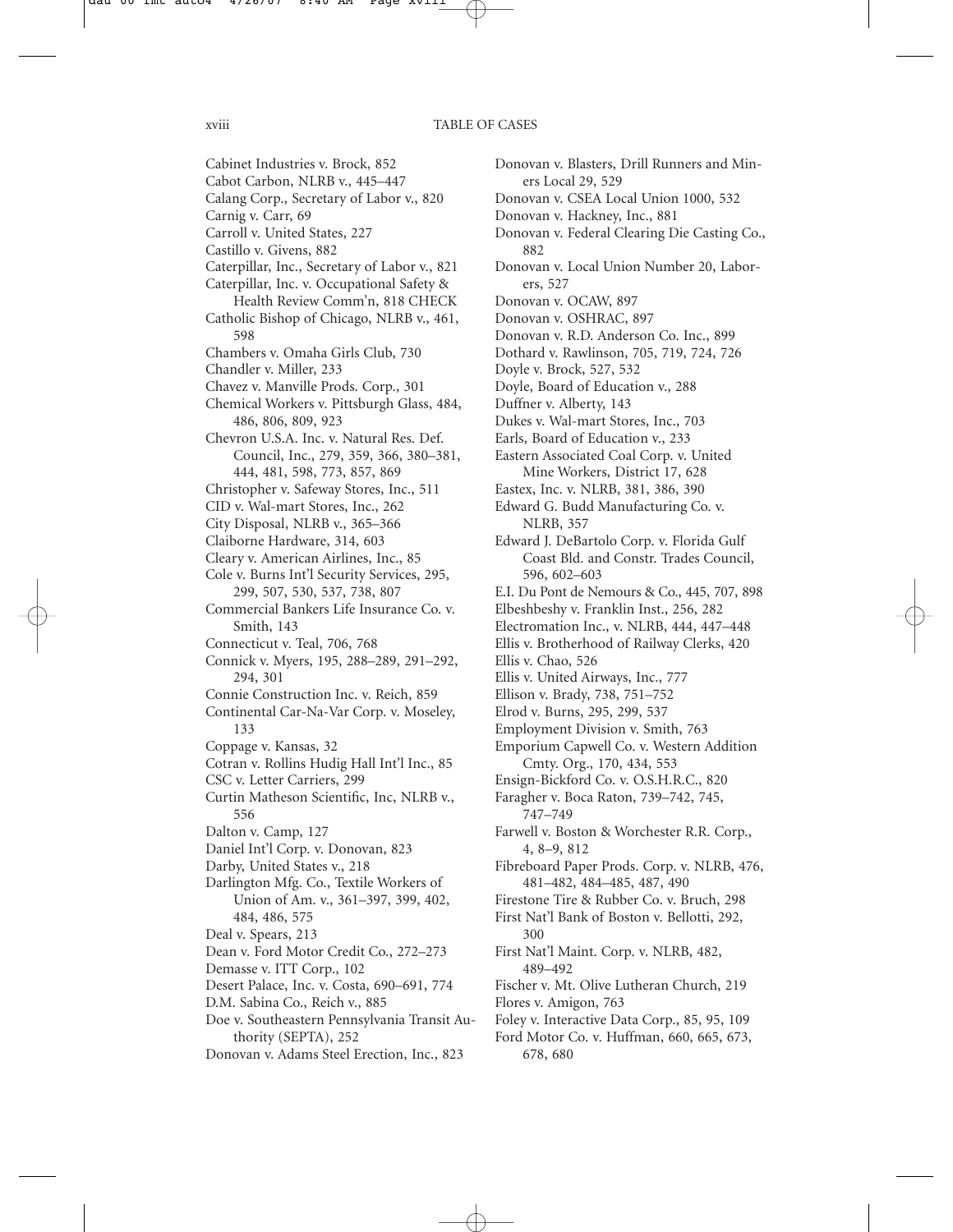- Ford Motor Co. v. NLRB, 465, 491, 551–552
- Fortune v. National Cash Register Co., 84–85
- Frampton v. Central Ind. Gas Co., 88, 90, 92 Fraternal Order of Police v. Philadelphia,
- 251, 257
- French v. Foods, Inc., 23, 330
- Freund Baking Co. v. NLRB, 411
- Fuller v. Phipps, 16, 505
- Gade v. National Solid Wastes Management Assoc., 935
- Garibaldi v. Lucky Food Stores, Inc., 157, 329
- Garmon, San Diego Bldg. Trades Council v., 604, 636, 605–606, 673–677
- Garrison v. Louisiana, 72, 292
- Gateway Coal Co. v. Mine Workers, 649, 908, 911
- Geary v. United States Steel Corp., 89, 298, 300
- General Motors Corp., 386
- General Motors Corp. v. Piskor, 222
- General Motors Corp., NLRB v., 419
- Gilbert v. Durand Glass Mfg. Co., Inc., 103 Gissel Packing Co., NLRB v., 397, 400, 402,
- 409, 439
- Goldfinger v. Feintuch, 584, 587, 594–595
- Goclowski v. Penn Central Transportation Co., 667
- Griggs v. Duke Power Co., 705, 719–721, 769–771, 773, 776
- Grouse v. Group Health Plan, Inc., 72
- Harless v. First Nat'l Bank in Fairmont, 89
- Harless v. Forklift Sys., Inc., 751
- Harris Forklift Systems, Inc., 733
- Hayes v. Eateries, Inc., 95
- Hazelwood School Dist. v. United States, 696, 701, 712, 723
- Healey v. Southwood Psychiatric Hosp., 724
- Hertzka & Knowles v. NLRB, 438–439, 441
- Hitchman Coal & Coke Company v. Mitchell, 37–39, 46
- H.K. Porter Co. v. NLRB, 179–180, 491
- Hoffman Plastic Compounds v. NLRB, 329
- Holden v. Hardy, 16–18
- Holly Farms v. NLRB, 444
- Hooters of Am. v. Phillips, 725
- Hopper v. All Pet Animal Clinic, Inc., 141–142, 144–149
- HopperHudgens v. NLRB, 385
- Hughes Tool Co., 666
- Humphrey v. Moore, 671, 673, 677–678, 680
- Hunt, Commonwealth v., 23, 26–28, 310
- Hunter v. Sparling, 298–299, 313, 551
- IBEW Local 1129 (Jefferson Standard Broad. Co.), NLRB v., 387–388
- Ingersoll-Rand Co. v. Ciavatta, 157–159, 298
- Intel Corp. v. Hamidi, 303–307, 309–312, 314–316, 405
- International Bhd. of Teamsters v. United States, 532
- International Union, UAW v. General Dynamics Land Sys. Div., 570, 835, 850
- Jacobsen, United States v., 192
- J.I. Case,J.I. Case Co. v. NLRB, 165, 169, 171, 418, 431, 433, 656–657, 675
- Jones & Laughlin Steel Corp., NLRB v., 167, 171, 478, 547, 911
- J. Weingarten, Inc., NLRB v., 222
- Kastalon, Inc., Secretary of Labor v., 820
- Kelly-Springfield Tire Co., Reich v., 882
- Kentucky River Cmty. Care, Inc., NLRB v., 748
- Kinsey v. Macur, 238
- K-Mart Corp. Store No. 7441 v. Trotti, 204, 207–208
- Knoxville Iron Co. v. Harbison, 18
- Korb v. Raytheon Corp., 301
- Lechmere, Inc. v. NLRB, 380–381
- Liu v. Donna Karan Int'l, Inc., 705
- Livadas v. Bradshaw, 652
- Livingston Shirt Co., 403
- Local 174, Teamsters v. Lucas Flour Company, 635, 640, 642–643, 645, 649
- Local 1229, I.B.E.W., NLRB v., 387
- Lochner v. New York, 17
- Loder v. City of Glendale, 233, 247
- Los Angeles Dep't of Water & Power v. Manhart, 730
- Luedtke v. Nabors Alaska Drilling, Inc., 235, 243
- Lyng v. Payne, 857
- Mack v. Great Dane Trailers, 579
- Mackay Radio & Telegraph Co, NLRB v., 545, 548–549, 554–555, 559, 563, 568, 571, 574–576
- Main v. Skaggs Cmty. Hosp., 72
- Major League Baseball Players Ass'n v. Garvey, 107
- Makovi v. Sherwin-Williams Co., 276
- Marshall v. Barlow's, Inc., 194–195, 881
- Maryland Metals, Inc. v. Metzner, 119
- McCavitt v. Swiss Reinsurance Am. Corp., 263, 265
- McDonnell Douglas Corp v. Green, 386, 695, 710, 720, 774
- McGann v. H & H Music Co., 85, 204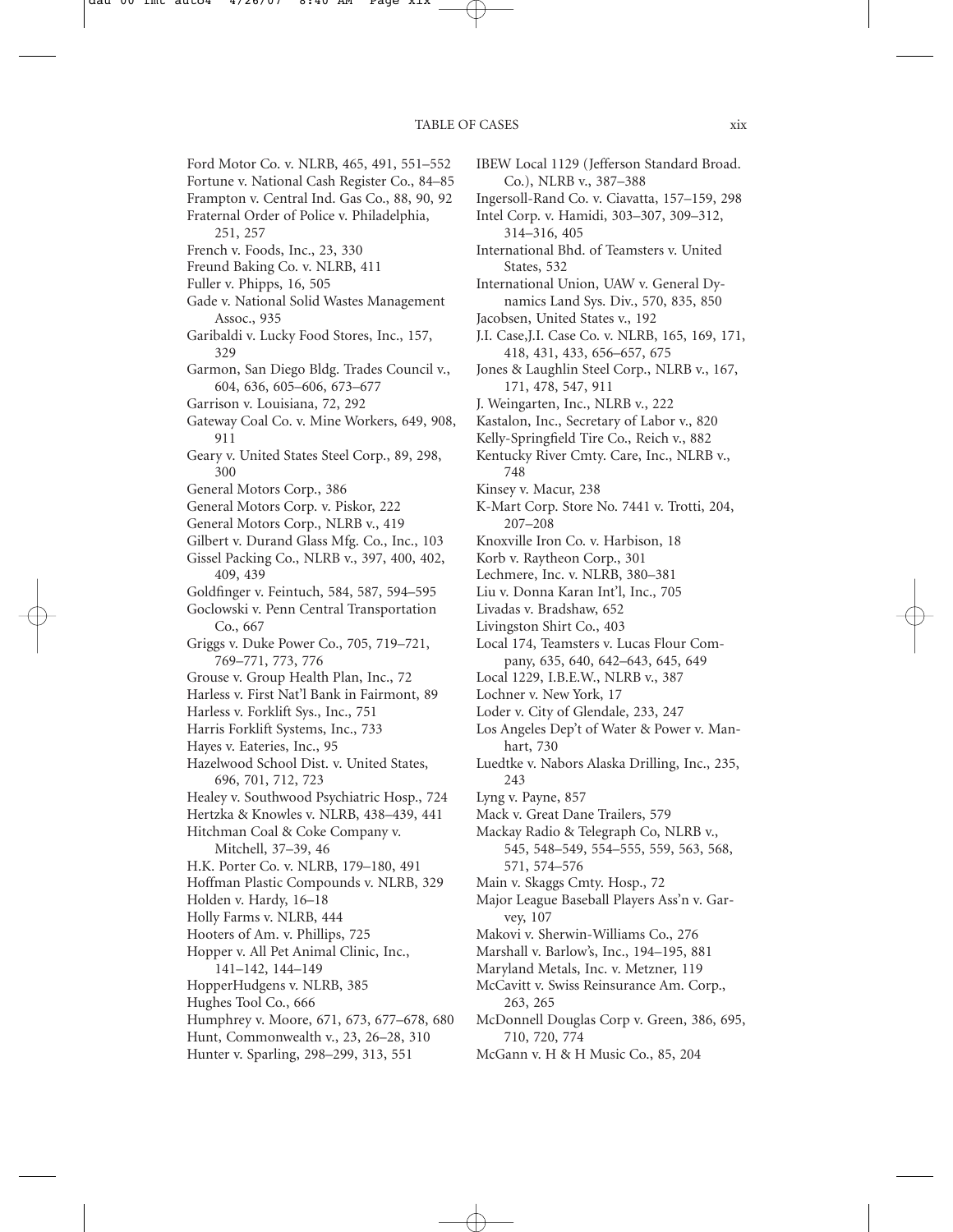Medo Photo Supply Corp. v. NLRB, 474, 656 Meehan v. Shaughnessy, 292 Mehlman v. Mobil Oil Corporation, 317–323, 325–326, 328–331 Meritor Savings Bank, FSB v. Vinson, 734–736 Meritor Savings Bank, FSB, 734–736 Metcalf v. Intermountain Gas Co., 899 Midland, City of v. O'Bryant, 412 Miller v. Dept. of Corrections, 737 Miller v. Equitable Life Insurance Society,  $212$ Miller v. Motorola, 211–212 Mills v. Alabama, 409 Minter v. Tootle, Campbell Dry Goods Co., 70 Miranda Fuel Co., 666, 673–674, 680 Mount Healthy City Board of Education v. Doyle, 359 Mountain Timber Co. v. Washington, 19 Muller v. Oregon, 598, 727 Murphy v. American Home Prods. Corp.95, 264 Murphy v. United Parcel Service, 787 NAACP v. Claiborne Hardware Co., 314 National Association of Government Employees v. Campbell, 84 National Solid Wastes Mgmt. Ass'n v. Killian, 729, 937, 944 National Treasure Employees Union v. Von Raab, 224 Navarro v. Gannon, 509 Nees v. Hock, 88, 90, 92 Nemeth v. Clark Equip. Co., 85 Nestle Ice Cream Co. v. NLRB, 411 New Jersey v. T.L.O., 194–196, 199, 202, 230 New York State Electric & Gas Corp. v. Secretary of Labor, 835, 862 Nichols v. Azteca Rest. Enters., Inc., 753, 755 Novosel v. Nationwide Ins. Co., 239, 296–300 O'Connor v. Ortega, 191, 225–227 Oil, Chemical and Atomic Workers v. O.S.H.R.C., 891 Oliver v. United States, 192, 198 Oncale v. Sundowner Offshore Servs., Inc., 752 Owens-Corning Fiberglass Corp., et al, In re,  $802$ Pacific Gas & Elec. Co. v. Bear Stearns & Co., 940 Palmateer v. International Harvester Co., 239 Paperworkers v. Misco, Inc., 629–630, 632 Parnar v. Americana Hotels, Inc., 93

Parrish v. West Coast Hotel Co., 18–19 Pattern Makers' League of North America v. NLRB, 549 Payne v. Western & Atl. R.R. Co., 10, 15, 63, 73–74 Peerless Plywood Co., 409, Penny Power Shopping News, 435 Pennsylvania State Police v. Suders, 749 Pepsico, Inc. v. Redmond, 131–132, 135 Perez v. Campbell, 941 Perry v. Sindermann, 288, 292 Perry v. Wheeler, 67 Perry v. Woodward, 72 P. Gioioso & Sons, Inc., v. Occupational Safety and Health, 854 Philadelphia Cordwainers' Case, 21 Phillips v. Interior Bd. of Mine Operations Appeals, 909 Pickering v. Board of Education, 288–289, 291–292, 294, 301 Pierce v. Ortho Pharm. Corp., 329 Pierce, 70, 88–89, 93, 98–99, 252–254, 256–261, 329, 444 Pilot Life Ins. Co. v. Dedeaux, 938 Pine River State Bank v. Mettille, 72 Pollard v. E.I. Dupont de Nemours & Co., 707 Pollack v. Williams, 61 Postal Serv. Bd. of Governors v. Aikens, 692 Price Waterhouse v. Hopkins, 692–694, 753–755 Prill v. NLRB, 336, 910 Puffer's Hardware Inc. v. Donovan, 945 Pugh v. See's Candies, Inc., 109, 721–722 Pullis, Commonwealth v., 21 Randi W. v. Monroe Joint Unified Sch. Dist., 282 Rankin v. McPherson, 286–291, 293, 295 Reddy v. Community Health Found. of Man., 145 Reed & Prince Manufacturing Co., NLRB v., 173, 471, 487 Reeves v. Sanderson Plumbing Prods., Inc., 692, 695 Reich v. Arcadian Corp., 886–887 Reich v. D.M. Sabina Co., 885 Reich v. Sea Sprite Boat Co., Inc., 885 Reich v. Kelly-Springfield Tire Co., 882 Rene v. MGM Grand Hotel, 750–756 Republic Aviation Corp. v. NLRB, 367, 370–372, 376–378, 383–384 Reuther v. Fowler & Williams, Inc., 90, 298 Ridley v. Krout, 143–145, 147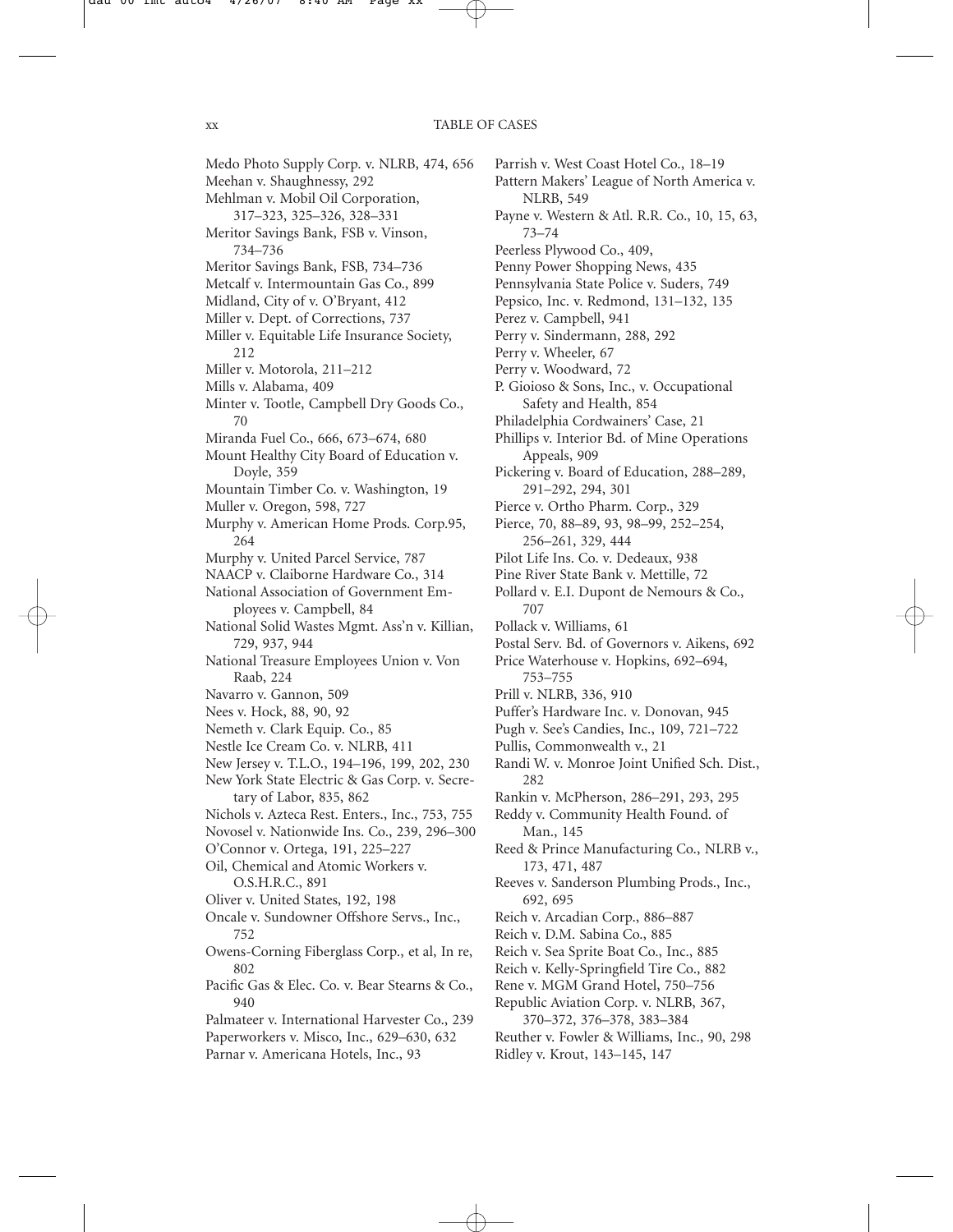Rockhill v. Pollard, 269 Rogers v. Missouri Pac. R. Co., 692 Roth v. United States, 588 Rowan v. U.S. Post Office Dept., 315 Rubin v. Tourneau, Inc., 223 Rutan v. Republican Party, 295 Salzhandler v. Caputo, 512–517 San Diego Bldg. Trades Council v. Garmon, 604, 636, 605–606, 673–677 San Diego v. Roe, 293 San Diego Gas & Electric Co., 329 San Diego Gas & Electric Co. v. Superior Court, 312 Schrimpf v. Tennessee Manufacturing Co., 63, 65 Schultz v. Industrial Coils, Inc., 704, 731–733, 739, 754, 756 Scott v. Local Union 337, Teamsters, 688 Scott v. Pacific Gas & Elec. Co., 109 Scott & Fetzer, 446 Scott Lumber Co., 544 Scott Paper Box Co., 574 Scott Paper Co., NLRB v., 463 Scroghan v. Kraftco Corp., 89 Sea Sprite Boat Co., Reich v., Inc., 885 Sears, Roebuck & Co. v. San Diego District Council of Carpenters, 605 Sears, Roebuck & Co., EEOC v., 72, 605, 704, 800, 910 S.E. Nichols Inc., NLRB v., 405 Sewell Mfg. Co., 405 Sheet Metal Workers Intn'l Assoc. v. Lynn, 533, 536 Sheets v. Teddy's Frosted Foods, Inc., 87, 109 Shell Oil Co., EEOC v., 474 Shinman v. Miller, 517 Shoemaker v. Myers, 22 Shovelin v. Central N.M. Elec. Coop., Inc., 302 Sigal Construction Corporation v. Stanbury, 276 Skagerberg v. Blandin Paper Co., 68, 72 Skinner v. Railway Labor Exec. Ass'n, 354 Smith v. City of Jackson, 705–706, 769, 776 Smith v. Evening News Assoc., 668, 670, 674–675, 681 Smith v. Maryland, 203 Smyth v. Pillsbury Co., 220 Soroka v. Dayton Hudson Co., 244, 250 Southeastern Pennsylvania Transit Authority (SEPTA), Doe v., 252 Sowards v. Norbar, Inc., 207 Steele v. Louisville & Nashville R.R. Co., 170, 654, 659–661, 664–666, 673–675, 681

Steelworkers v. Warrior & Gulf Co., 478, 618,

- 622, 624, 626, 637, 649–650
- Sutton v. United Air Lines, Inc., 779, 787
- Sventko v. Kroger Co., 88, 298
- System Concepts, Inc. v. Dixon, 146
- Taxman v. Board of Education of Township of Piscataway, 717
- Tench v. Weaver, 143, 147
- Terry v. Ohio, 196
- Textile Workers v. Lincoln Mills, 611–614, 616, 636–637, 640, 642–645
- Textile Workers of Union of Am. v. Darlington Mfg. Co. 361–397, 399, 402, 484, 486, 575
- The Singer Co., 386
- Torrence v. Hewitt Assocs., 146
- Toussaint v. Blue Cross & Blue Shield of Mich., 106
- Town & Country, NLRB v., 379
- Toyota Motor Mfg. v. Williams, 787
- Trans World Airlines, Inc. v. Hardison, 758, 794
- Trans World Airlines, Inc. v. Thurston, 726, 764
- Treasury Employees v. Von Raab, 224, 233, 235, 294, 296
- Trombetta v. Detroit, Toledo & Ironston R. Co., 89
- Truitt Manufacturing Co., NLRB v., 492, 494
- Tunstall v. Brotherhood of Locomotive Firemen, 661, 673
- Tymshare, Inc. v. Covell, 78–65
- United Auto Workers v. Johnson Controls, 725–730
- United Steel Workers of Am. v. American Mfg. Co., 614, 617, 676
- United Steelworkers of America v. Auchter, 912, 922
- United Steel Workers of Am. v. Enterprise Wheel & Car Co., 623, 625, 629–630, 650
- United Steel Workers of Am. v. Warrior & Gulf Navigation Co., 478, 618, 621, 622, 624, 626, 637, 649–650
- United Steel Workers of Am., AFL-CIO v. Weber, 711–716, 718
- Universal Camera Corp. v. NLRB, 173–174, 374, 843, 858
- US Airways, Inc. v. Barnett, 789
- Usery v. Whirlpool Corp., 904
- V.I.P. Structures, Inc., Secretary of Labor v., 822
- Vaca v. Sipes, 666, 671, 681–682, 686–687
- Vande Zande v. State of Wisc., 801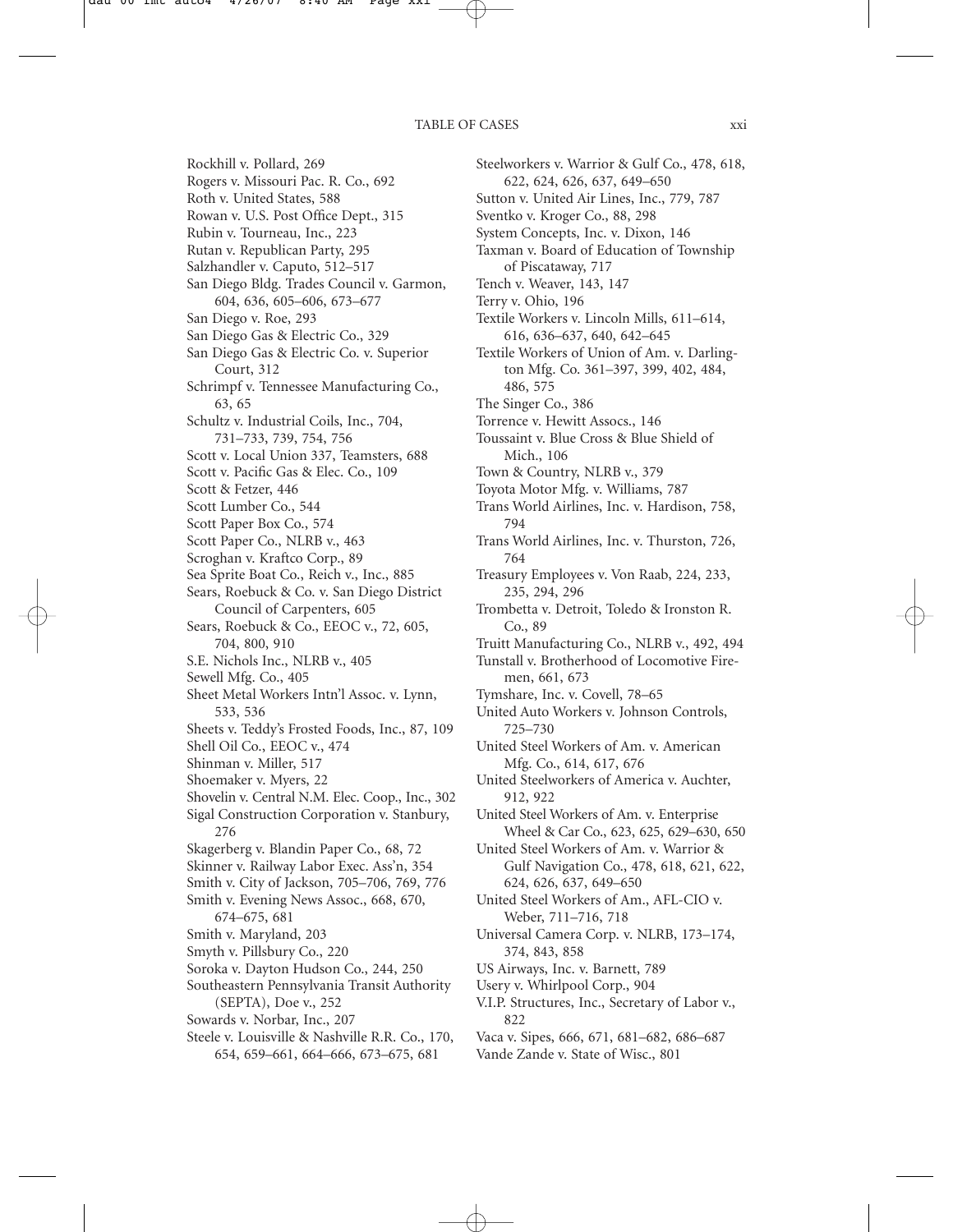- Vega-Rodriguez v. Puerto Rico Tel. Co., 213, 218 Vegelahn v. Guntner, 23, 29, 41, 43, 412 Virginia Electric and Power Co., NLRB v., 393, 400 Wal-Mart Stores, Inc., State v., 264–266 Washington Aluminum, NLRB v., 908, 910 Waters v. Churchill, 294–296 Watson v. Fort Worth Bank & Trust, 705 Watts v. Indiana, 266 Webcor Packaging, Inc., NLRB v., 442–447 West Coast Hotel v. Parrish, 18–19 Western Airlines, Inc. v. Criswell, 764 Whalen v. Roe, 255, 257
- Whirlpool Corp., Marshall v., 909
- Whirlpool Corp. v. Marshall, 893, 902
- White v. Davis, 238, 247
- Whyte v. Schlage Lock Co., 135
- Wieder v. Skala, 96
- Williams v. Poulos, 219

Wilson v. Monarch Paper Co., 269

Wirtz v. Hotel and Club Employees Union, Local 6, 520–521, 525–526, 770–772, 774, 776

Woolley v. Hoffmann-La Roche, Inc., 97, 103, 105–107, 329

Wooster Division of Borg-Warner Corp., NLRB v., 472, 481, 485

W.R. Grace & Co. v. Rubber Workers, 630, 632–633

- Wygant v. Jackson Board of Education, 708, 710, 715–716
- Yaindl v. Ingersoll-Rand Co., 298
- Yellow Cab Co. v. Industrial Comm'n, 339
- Yeshiva Univ., NLRB v., 459–466
- Zellerbach Paper Co. et al, In Re, 332–333, 339, 387, 390
- Zheng v. Liberty Apparel Co., 593
- Zimmerman v. Valdak Corp., 608
- Zinda v. Louisiana Pac. Corp., 283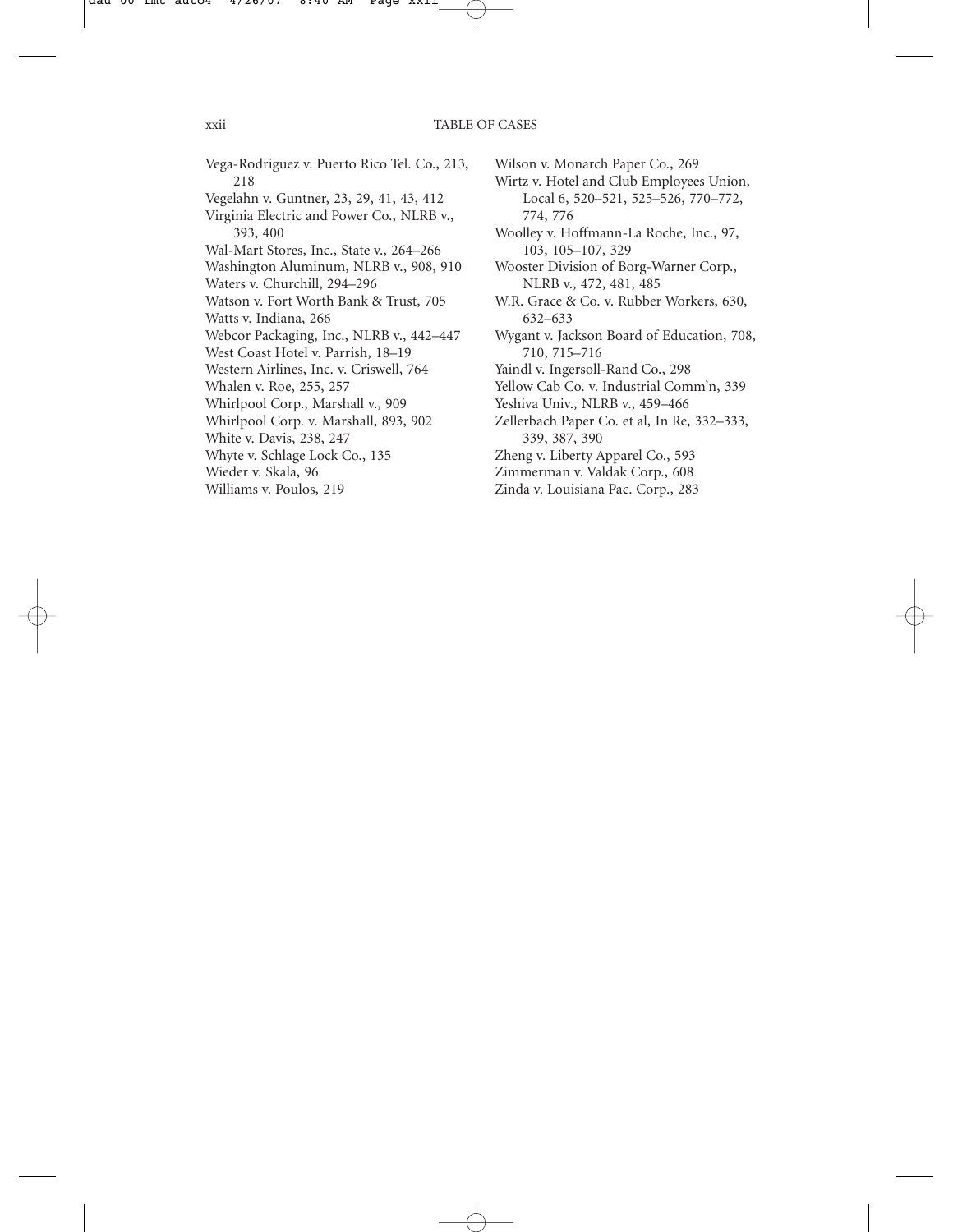## **Foreword**

It was Clyde Summers' idea to organize a course on labor and employment law around the core values of that law. This has not been the only visionary idea in Clyde's extraordinary career. The values around which these materials are organized are so simple that they tend to disappear in less skillful treatments of the subject: contract, dignity, freedom of speech and association, participation, fairness, equality, and bodily integrity. In these materials, by contrast, they are always in the foreground. Their various meanings are each examined in the contexts of different statutes, lines of case law, and arbitrators' decisions, normally kept apart in separate law school courses. And of course, given such detailed examination, these simple concepts are not so simple at all. We will be left wondering why the dignity of the public employee is analyzed so differently from that of the employee in the private sector, why the arbitrator's concept of loyalty is so different from the judge's, when equality dissolves into a search for someone else's bad motive, how the body floats in and out of our legal consciousness.

Clyde laid out this vision over twenty years ago in *What We Should Teach in Labor* Law: The Need for Change and a Suggested Direction, in THE PARK CITY PAPERS: PAPERS Presented at the Labor Law Group Conference on Labor and Employment Law in Park City, Utah, June 29–July 1, 1984. He correctly predicted the declining role of collective bargaining, and the rise of courses on the disparate law regulating nonunion employment, lacking any "central core or integrating principle" and running "the risk of being a grab bag of miscellaneous problems which gain no coherence or illumination from each other." He continued: "For me, there is a broad theme of great appeal — the role of the law in aiding the weaker party." This value potentially lies in every case in this book (or any other casebook in labor or employment law). Sometimes it dominates. More often, perhaps, it yields to other values. Understanding these patterns provides coherence to what students often experience as trees without a forest. Only a year or so before these remarks, Clyde had (with one of us) published a new edition of his traditional casebook on Labor Law. Yet he had already grown restless with that approach, and set out to do something different.

Characteristically, Clyde spent two decades pursuing this goal, never distracted by academic fads. New casebooks have appeared for a course either in labor or employment law, or an à la carte sampling of the two. At least one is organized around the theme of law's search for economic efficiency. None adopts Clyde's organization, examining the fundamental values that cut across all these areas. A generation of law students has graduated with ever-increasing facility in sophisticated discussion of legal process or economic analysis — themes, by the way, that get a great deal of attention in these materials, too. Yet we have noticed no simultaneous improvement in their ability to discuss values. Law students today instead are often tongue-tied when asked to discuss values. So we think these materials are more timely than ever.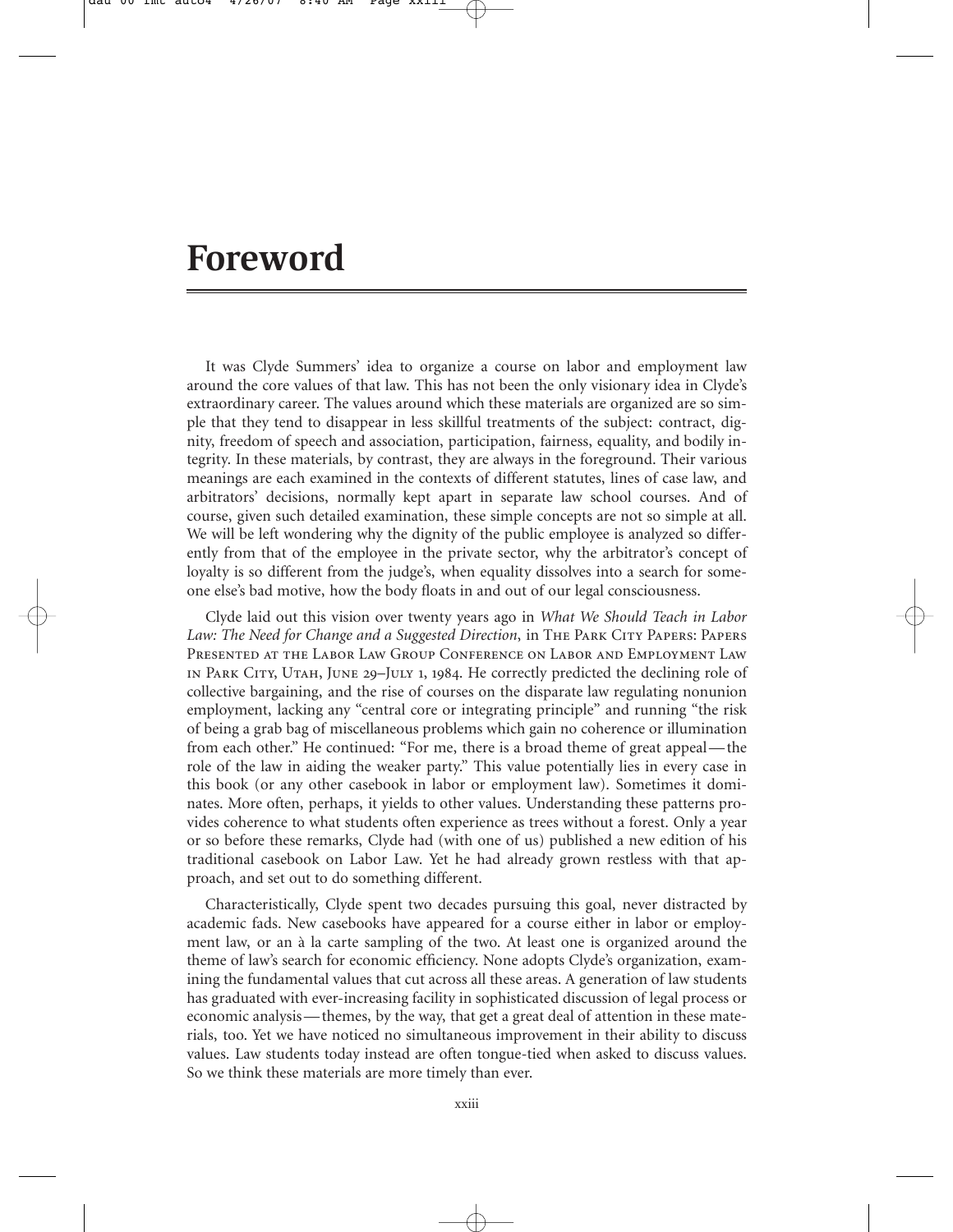#### xxiv FOREWORD

Clyde refined his materials in his combined course in labor and employment law at the University of Pennsylvania Law School, which he taught long after his nominal retirement from that institution. As he did, he examined and reexamined entire bodies of law to which he could claim parentage. Only due to Clyde's research in the 1940s and 1950s did we know about the role of the law in guaranteeing union members the right to participate in their institutions. Only due to Clyde's advocacy in the 1950s do we have a federal statute incorporating those principles. As this book shows, Clyde's goal was never to celebrate these achievements, but constantly to probe their successes — and failures — to help us realize that same value of participation, in new venues, such as employee participation in management. Clyde's path-breaking *Individual Protection Against Unjust Dismissal: Time for a Statute*, 62 Va.L.Rev. 481 (1976), helped spark one of the most extraordinary revolutions in the history of the common law, reviewed in Chapter II, in which court after court found ways in which discharged employees might challenge their dismissals. The courts responded to no organized movement for legal change, no coordinated litigation, no pressure groups. They bowed to the power of an idea, and that idea, in large measure, was Clyde's.

Around 2002, Clyde asked the two of us to help him ready his materials for publication. We anticipated working with Clyde to add newer readings from our own areas of research, and also anticipated the intellectual treat of working with Clyde. We did not anticipate that Clyde's health would not permit him to participate in the project. The values around which the book is organized are Clyde's, and so are the legal topics used to illustrate them, but he is not responsible for the final form of some of the cases selected and edited, or the notes and questions.

We acknowledge with gratitude the research assistance of Julie Jones of the Cornell Law Library, Timothy A. Haley of Indiana University-Bloomington and Ryan H. Vann of Indiana University-Bloomington. We also are thankful for the skilled secretarial assistance of Silvana Burgese of the University of Pennsylvania and Teresa Barnett of Indiana University-Bloomington.

> K.D.S. A.H. February, 2006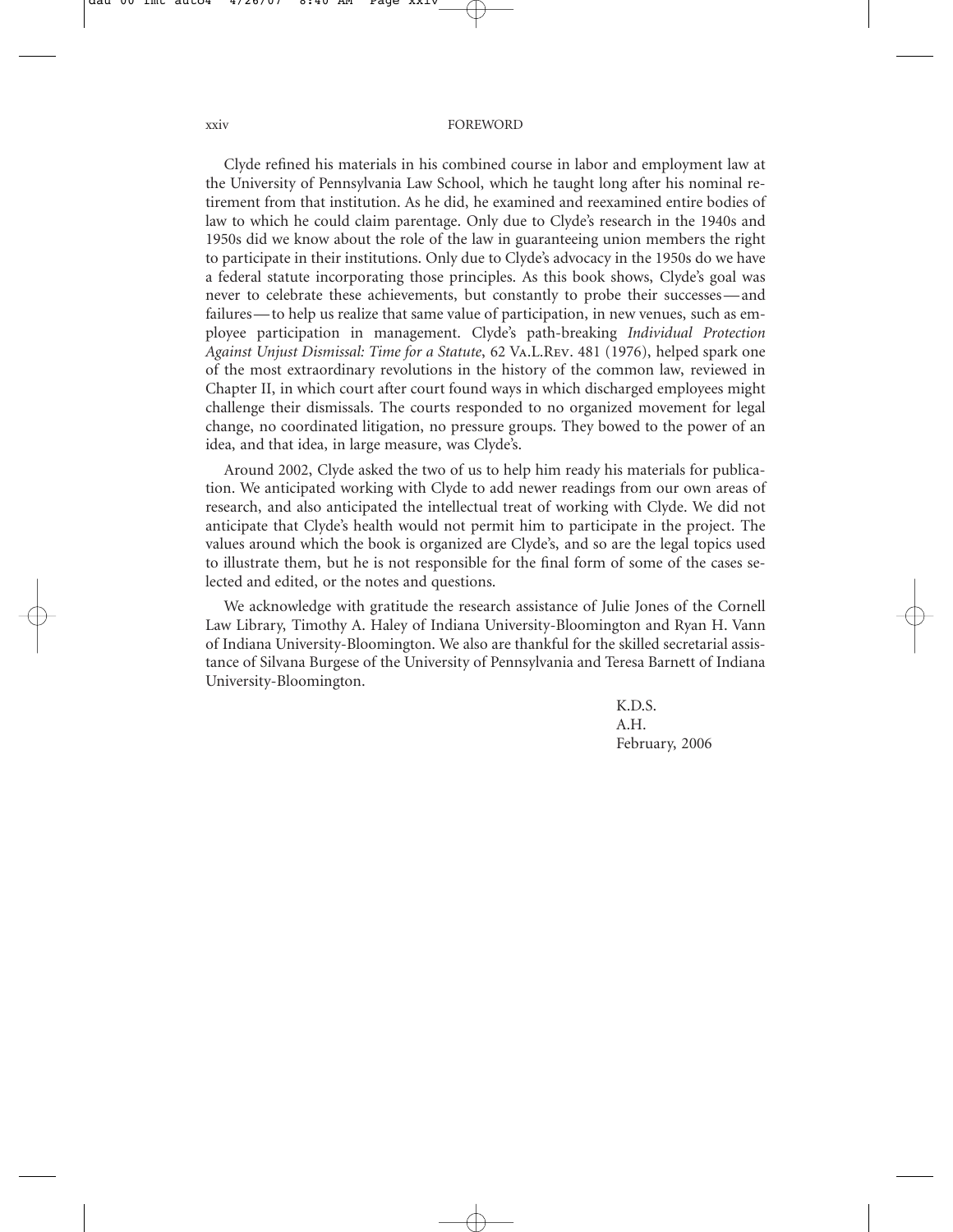## **Preface**

The purpose of this book is to provide teaching materials for a course merging two areas of law governing the labor market — collective labor law and individual employment law — which have historically been taught as separate courses. Indeed, "Labor Law," particularly as taught in law schools for the last fifty years, has dealt entirely with collective labor law, the law governing union-employer relations and collective bargaining. Only in the last fifteen years has any substantial attention been given to individual employment law. This has been prompted by the fact that the proportion of the private workforce covered by collective agreements dropped from 40% in 1955 to 9% in 2004. Individual employment law has now become as important, if not more important, than collective labor law.

These two bodies of law are two different methods of regulating and structuring the labor market. They may operate separately or in tandem in performing this function, but they both play important roles. These materials represent an effort to interrelate or tie together these two bodies of law into a common framework.

The broad premise of this course is that historically and functionally the predominant purpose of labor law has been to protect workers from market forces in the individual labor market. The articulate assumption is that individual bargaining in the labor market will lead to socially undesirable results and that the law here, as in many other areas, should come to the aid of the weaker party. It may do this in two ways: first, employees may be protected by direct regulation of terms and conditions of employment with laws such as minimum wage laws, health and safety laws and prohibitions against discrimination; second, employees may obtain a measure of protection by restructuring the labor market so as to replace individual bargaining with collective bargaining in the belief that the collective labor market will produce more acceptable social results.

If the function of labor law is to protect the interests of workers, then a central question must be "What interests of workers should the law seek to protect?" Government intervention in the market has political, social and economic costs, so the law should intervene to protect only those interests which have significant social values. This then leads to the question which is the focus of this course — "What are the social and economic values which the law seeks to protect and to what extent are those values protected?" Along with this inquiry as to what interests the law *does* protect, must be consideration of what interests the law *should* protect.

The structure of the materials is to consider the various social and economic values in separate chapters, examining those values in both individual employment law and collective labor law. Thus, Chapter II examines the role of freedom of contract, in both areas of the law; Chapter IV examines the role of freedom of speech and association; Chapter V focuses on the social value of worker participation in decisions affecting their